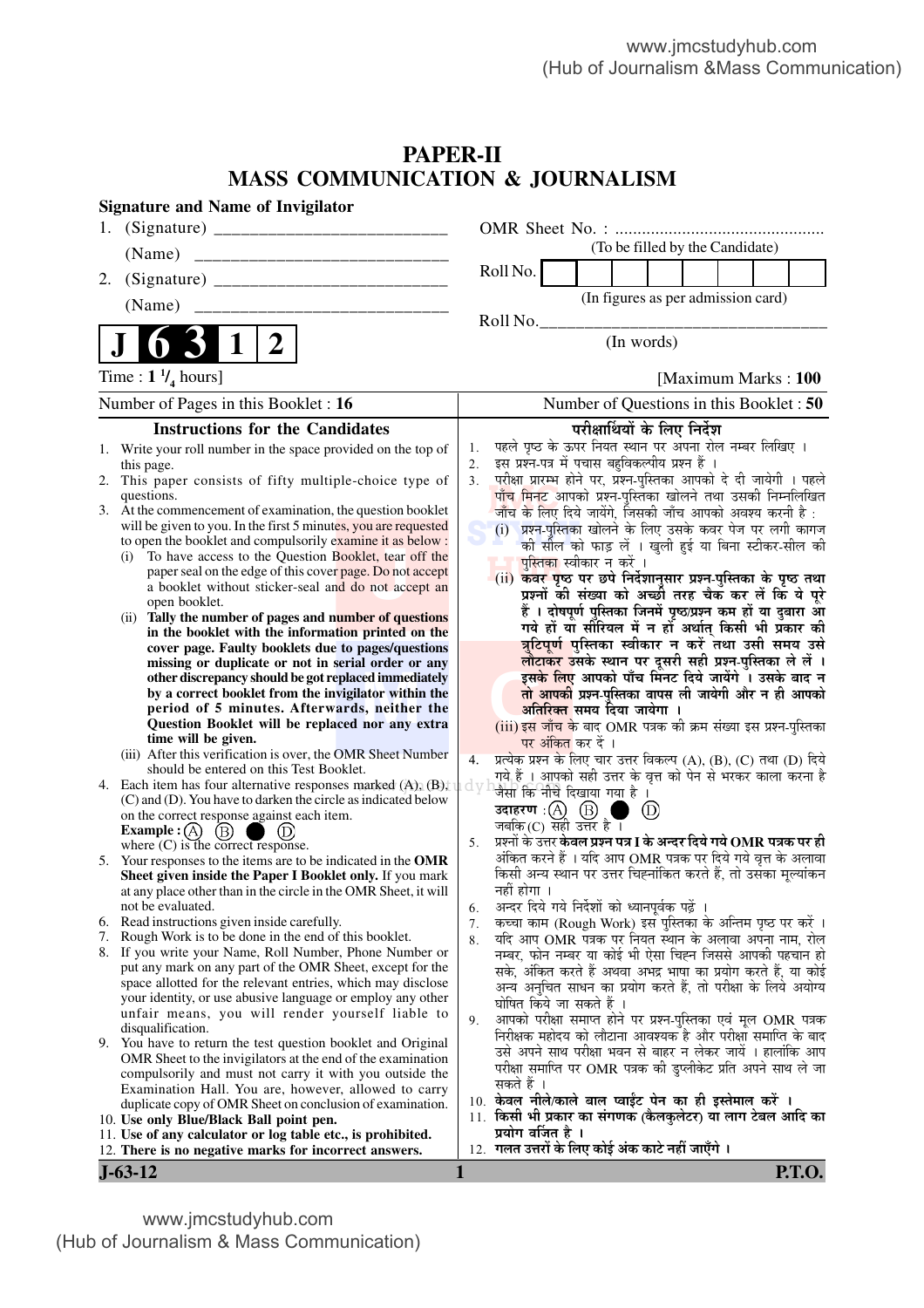### JUNE-2012 **UGC NET/JRF**

### **MASS COMMUNICATION & JOURNALISM Paper – II**

- **Note :** This paper contains **fifty (50)** objective type questions of **two (2)** marks each. **All** the questions are compulsory.
- **1.** The Shannon and Weaver model of communication is :
	- (A) Modular<br>(B) Circular
	- (B) Circular<br>(C) Linear
	- Linear
	- (D) Non-linear
- **2.** The medium that has the widest reach in India is :
	- (A) Print
	- (B) Radio<br>(C) Televi
	- **Television**
	- (D) Internet
- Focussed on the impact of television<br>
violence on<br>
(A) youth<br>
(B) women **3.** The Surgeon-General's report violence on
	- (A) youth
	- (B) women
	- (C) children
	- (D) ethnic minorities
- el of mass<br>ter to  $\begin{array}{|c|c|} \hline \text{10.} & \text{O}_1 \\ \hline \text{of} & \text{of} \end{array}$ **4.** The 'Limited effects' model of mass communication was a counter to
	- (A) ABX model
	- (B) Circular model
	- (C) Diffusion model
	- (D) Hypodermic needle model
- **5.** The issue of monopoly press was debated extensively during the Prime Ministership of
	- (A) Jawaharlal Nehru
	- (B) Indira Gandhi
	- (C) I. K. Gujral
	- (D) H. D. Deve Gowda
- **6.** The code of ethics drawn in 1978 was a form of self-censorship by
	- (A) the Indian Languages Newspaper Association
	- (B) the Advertising Standards Council of India.
	- (C) The All-India Newspaper Editors' Conference
	- (D) The Editors' Guild

- 
- 
- 

# **Paper-II 1 J-63-12**

**7.** A licence in copyright matters creates in the license

- 
- (A) public right<br>(B) personal right personal right
- (C) proprietory right
- (D) statutory right
- **8.** The distinction of being the editor of two major English newspapers, The Times of India and the Statesman was held by
	- (A) Robert Knight
	- $\begin{matrix} \text{(B)} \\ \text{(C)} \end{matrix}$ James Bryce
	- Peter Reed
	- **(D)** Rudyard Kipling
- **9.** The community radio concept is identified with
	- (A) broadcasting
	- (B) narrowcasting
	- (C) personal casting
	- (D) podcasting
- **10.** One of the major recommendations of the First Press Commission of India was I introduction of
	- (A) Price-page schedule
- studyl  $(B)$ <br> $(C)$ Right to Information Act
	- Press freedom as a constitutional guarantee
	- (D) Codification of journalistic privileges
	- **11.** The communication theory of developmental communication communication emphasized
		- (A) top-down communication
		- (B) mechanistic communication<br>(C) epistemological approach
		- epistemological approach
		- (D) extensive demonstrations
	- **12.** A strategy that is integrated into communication for development is
		- (A) religious lecture
		- (B) social marketing
		- (C) propaganda
		- (D) rural publicity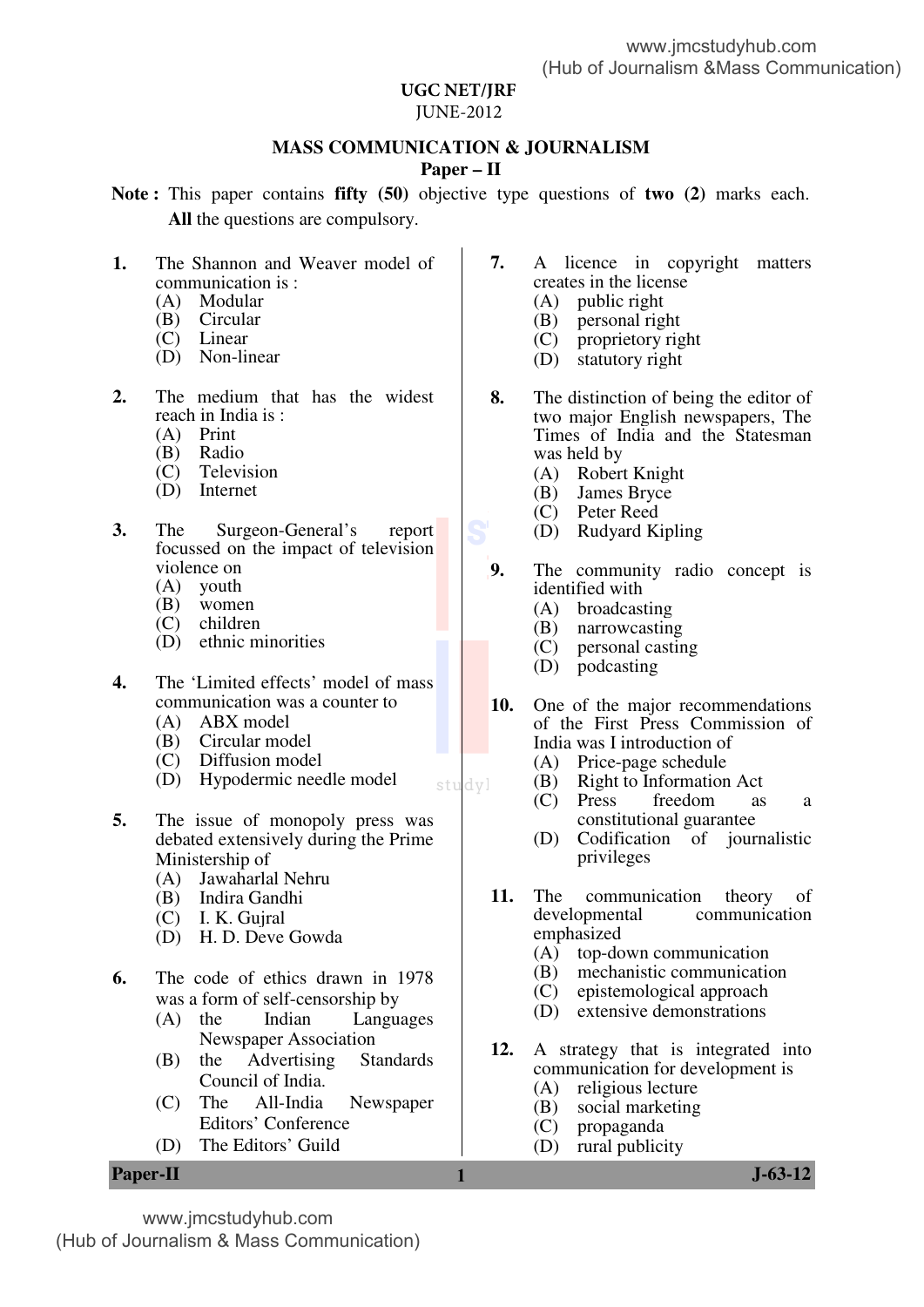# जनसंचार और पत्रकारिता

# ¯ÖÏ¿®Ö¯Ö¡Ö **– II**

**निर्देश:** इस प्रश्नपत्र में **पचास** (50) बह-विकल्पीय प्रश्न हैं । प्रत्येक प्रश्न के **दो** (2) अंक हैं । सभी प्रश्न अनिवार्य हैं ।

- 1. संचार का शैनन एवं वैबर मॉडल है
	- (A) मॉड्यूलर (B) सर्कुलर
	- (C) लिनियर (D) नॉन-लिनियर
- 2. वह माध्यम जिसका भारत में सर्वाधिक पहुँच है
	- (A) मुद्रण (B) रेडियो
	- (C) टेलीविजन (D) इन्टरनेट
- 3. सर्जन जनरल रिपोर्ट निम्नलिखित में से किन पर टेलीविजन के प्रभाव पर प्रकाश डालता है ?
	- $(A)$  युवाओं
	- $(B)$  महिलाओं
	- $(C)$  बच्चों
	- (D) मानवजाति के अल्पसंख्यकों पर
- (C) बच्चो<br>(D) मानवजाति के अल्पसंख्यकों पर<br>**4.** जनसंचार का ''लिमिटेड इफेक्ट मॉडल'' निम्नलिखित में से किस मॉडल का प्रतिलोम था $?$ 
	- (A) ए बी एक्स मॉडल का ।
	- (B) सर्कलर मॉडल का ।
	- (C) डिफ्यूजन मॉडल का ।
	- (D) हाइपोडरमिक निडल मॉडल का ।
- studyl 5. किस प्रधानमंत्री के काल में ''प्रेस के स्वामित्व' मुद्दे पर गहन चर्चा हयी थी ?
	- $(A)$  जवाहरलाल नेहरू
	- (B) इंदिरा गांधी
	- (C) आई.के. गुजराल
	- (D) एच.डी. देवगौडा
- **6.** 1978 में सेल्फ सेंशरशिप के रूप में नैतिक-संहिता किसके द्वारा आहत की गयी थी ?
	- (A) द इंडियन लैंग्वेजेज न्यजपेपर एसोसिएशन
	- $(B)$  भारतीय विज्ञापन मानक परिषद
	- (C) दि ऑल इण्डिया न्यूजपेपर एडिटर्स कॉन्फ्रेन्स
	- (D) द एडिटर गिल्ड

# 7. कॉपीराइट विषयों में लाइसेंस अनुज्ञप्ति धारकों के पास किस रूप में सृजित की जाती है ?

- $(A)$  जन-अधिकार
- (B) व्यक्तिगत अधिकार
- (C) मालिकाना अधिकार
- (D) संवैधानिक अधिकार
- 8. Fiम्नलिखित में से किसे दो अंग्रेजी अखबारों "द टाइम्स ऑफ इंडिया" तथा "स्टेटसमैन" का संपादक होने का गौरव प्राप्त हैं ?
	- $(A)$  रॉबर्ट नाइट
	- $\frac{(B)}{(C)}$ जेम्स ब्राइस
	- पीटर रीड
	- (D) रुडियार्ड किपलिंग
- <sub>ं</sub><br>|**9.** सामुदायिक रेडियो की अवधारणा किसके साथ सम्बन्धित है $\,$ ?
	- $(A)$  ब्रॉडकास्टिंग  $(B)$  नैरोकास्टिंग
	- (C) पर्सनल कास्टिंग (D) पोडकास्टिंग
- **10.** भाः<br>संर<br>था 10. भारत के प्रथम प्रेस आयोग की सर्वप्रमुख संस्तति में निम्नलिखित में से किसका उल्लेख था $\gamma$ 
	- (A) मूल्य पृष्ठ अनुसूची
	- (B) सूचना का अधिकार अधिनियम
	- (C) प्रेस की आजादी : एक संवैधानिक गारंटी के रूप में
	- (D) पत्रकारिता के विशेषाधिकारों का संहिताकरण
	- 11. विकासात्मक संचार किस संचार सिद्धांत पर विशेष बल देता है ?
		- (A) ॉटप-डाऊन कम्युनिकेशन
		- (B) मैकेनिस्टिक कम्युनिकेशन
		- (C) एपिस्टीमौलोजिकल एप्रोच
		- (D) एक्सटेन्सिव डिमोन्सट्रेशन
	- 12. विकास हेत् संचार में जो रणनीति समाकलित की जाती है. वह है
		- $(A)$  धार्मिक-आख्यान
		- $(B)$  सामाजिक-विपणन
		- (C) प्रोपेगेण्डा
		- (D) ग्रामीण-प्रचार

 **J-63-12 2 Paper-II**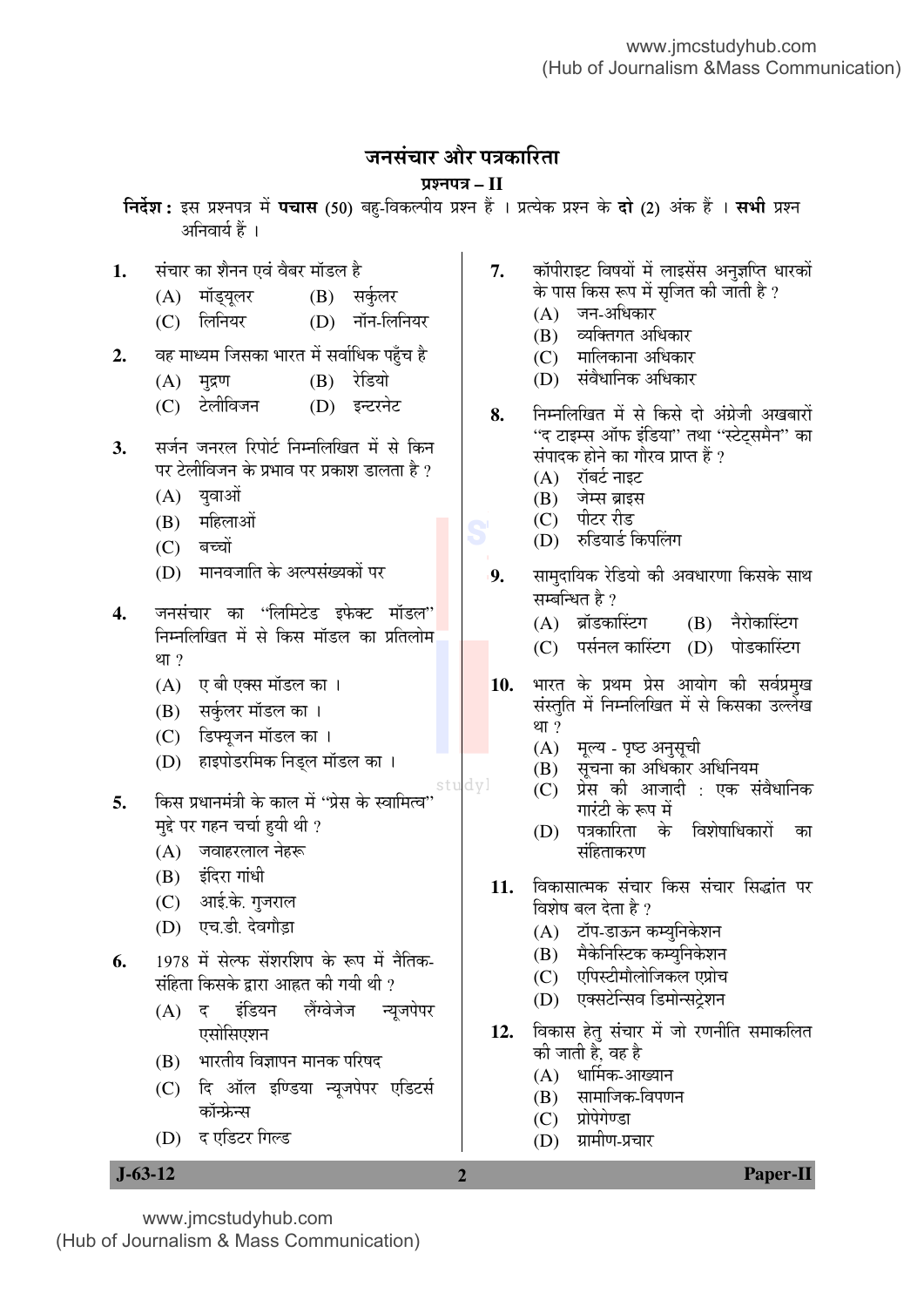- **13.** The middle range theory of communication was advocated by
	- (A) John Fiske
	- (B) Robert Merton
	- (C) Karl Marx
	- (D) M. S. Archer
- **14.** F. R. Leavis stressed on \_\_\_\_\_\_\_\_ of media text.
	- (A) practical criticism
	- (B) inter-relatedness
	- (C) transience
	- (D) commercial elements
- **15.** A universal generalisation is the feature of explanation.
	- (A) purposive
	- (B) accidental
	- (C) inductive
	- (D) deductive
- *<u>J</u>* **16.** The Likert scale is used to find out  $\frac{1}{(A)}$  the argumentative strue
	- (A) the argumentative structure
	- (B) the meaning
	- (C) the objectives
	- (D) the discriminative power
- model of the contract of the contract of the contract of the contract of the contract of the contract of the contract of the contract of the contract of the contract of the contract of the contract of the contract of the c **17.** In the two-way symmetric model of public relations, the model of communication used is
	- (A) person-to-person
	- (B) group-to-group
	- (C) person-to-group
	- (D) group-to-person
- **18.** The single sheet advertisements printed on one-side are known as (A) brochures
	-
	- (B) fliers (C) leaflets
	- (D) posters
- **19.** Multi-tasking in journalism is due to
	- (A) media globalisation
	- (B) economic liberalisation<br>(C) social integration
	- social integration
	- (D) technology convergence
- **20.** After determining its advertising objectives, a company has to set \_\_\_ for each product.<br>(A) advertising
	- (A) advertising strategies<br>(B) advertising budget
	- $(B)$  advertising budget<br>  $(C)$  advertising format
	- $(C)$  advertising format<br> $(D)$  advertisement posi
	- advertisement positioning

### **Paper-II 3 J-63-12**

- **21.** Which of the following is the combination of sound bite and stand up ?
	- (A) Package
	- (B) Talking heads
	- (C) Voice-over
	- (D) Supers
- **22.** The social network medium that has gone for global IPO recently is
	- (A) Facebook (B) Twitter
	- (C) Orkut (D) Youtube
- **23.** The soviet media theory had its roots in
	- (A) Italian Fascist philosophy
	- (B) Free enterprise approach of the west
- (C) German ideology<br>
(D) Japanese imperial
	- (D) Japanese imperialist edicts
- $S_{\text{max}}$ **Hubber 124.** The readability tests, Fog maex and Reading. Ease score, were first **24.** The readability tests, Fog Index and employed by
	- (A) newspapers
	- (B) syndicates
	- (C) television networks
	- (D) news agencies
	- **25.** The television news writing these days includes
		- (A) hyperboles
		- (B) non-sequiturs
- studyl  $\mathcal{L}$   $\mathcal{L}$   $\mathcal{L}$   $\mathcal{L}$   $\mathcal{L}$   $\mathcal{L}$   $\mathcal{L}$   $\mathcal{L}$   $\mathcal{L}$   $\mathcal{L}$   $\mathcal{L}$   $\mathcal{L}$   $\mathcal{L}$   $\mathcal{L}$   $\mathcal{L}$   $\mathcal{L}$   $\mathcal{L}$   $\mathcal{L}$   $\mathcal{L}$   $\mathcal{L}$   $\mathcal{L}$   $\mathcal{L}$   $\mathcal{L}$   $\mathcal{L}$ gender-neutral words
	- (D) uncommon abbreviations
	- **26. Assertion (A) :** Small and Medium newspapers in India will have<br>bleak future with the future with the corporatisation of mass media.
		- **Reason (R) :** The Union Government has not declared media business as an industry and it is responsible for their bleak future.
		- (A) Both (A) and (R) are true.
		- (B) Both (A) and (R) are true, but<br>(R) is not the correct is not the explanation of (A).
		- (C) (A) is true, but  $(R)$  is false.
		- (D) (A) is false, but  $(R)$  is true.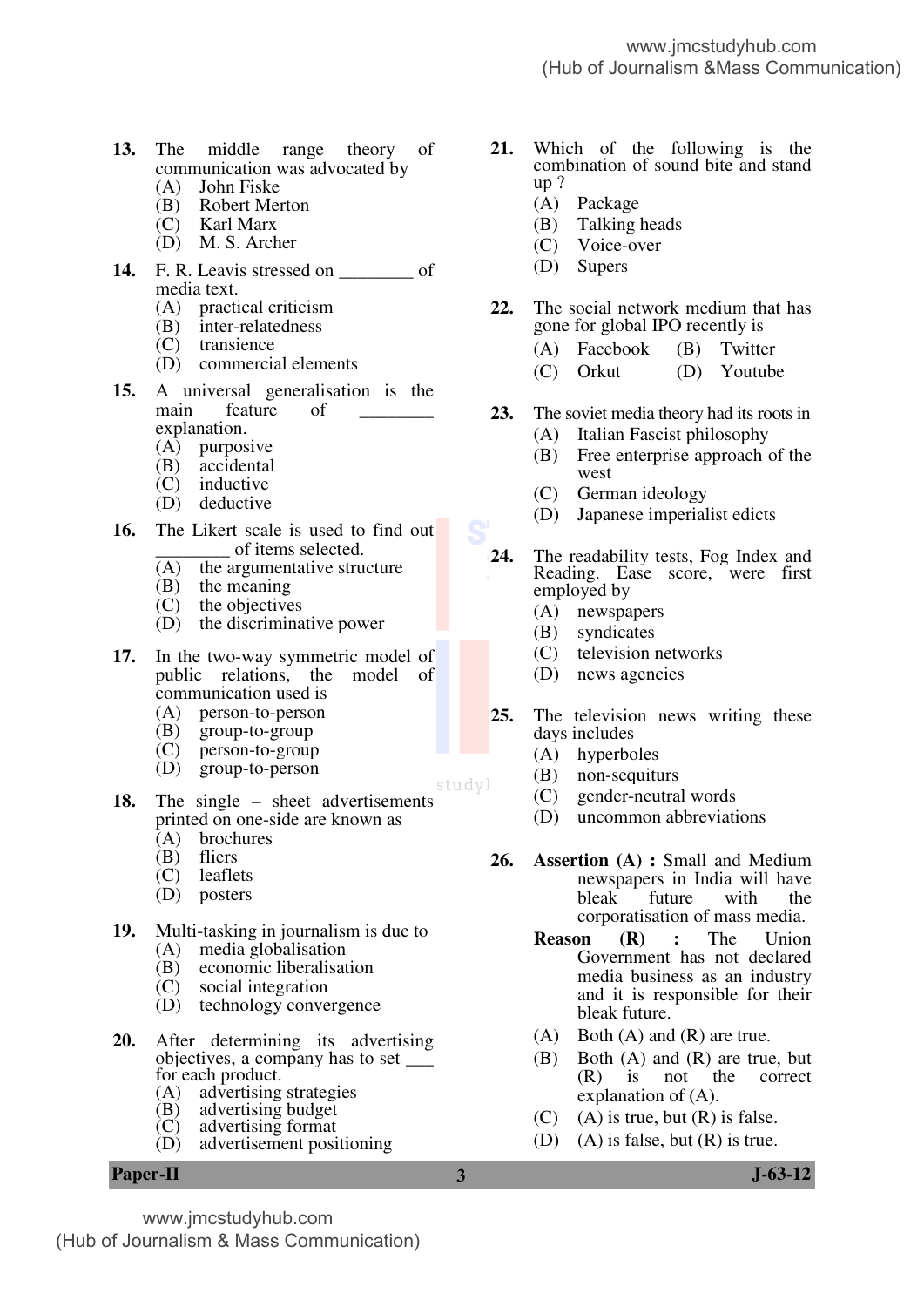- 13. "मीडल रेंज थ्योरी ऑफ कम्युनिकेशन" किसके द्वारा समर्थित था ?
	- $(A)$  जॉन फिस्के  $(B)$  रॉबर्ट मेरटोन
	- (C) कार्ल मार्क्स (D) एम.एस. आरचर
- <u>14. एफ.आर. लेविस ने मीडिया विषय के</u> पर बल दिया था ।
	- $(A)$  व्यावहारिक आलोचना
	- (B) अन्तर सम्बद्धता
	- (C) अनित्यता
	- $(D)$  व्यावसायिक तत्त्वों
- 15. सार्वभौमिक सामान्यीकरण की प्रमुख विशेषता है स्पष्टीकरण
	- $(A)$  सोद्देश्य  $(B)$  अप्रत्याशित
	- (C) आगमनात्मक (D) निगमनात्मक
- करने के लिए लिकटे स्केल का उपयोग किय<br>जाता है ।<br>(A) तार्किक संरचना (B) से तात्पर्य<br>(C) उद्देश्य (D) विभेदी-शक्ति **16.** के चयनित विषयों को प्राप्त करने के लिए लिकर्ट स्केल का उपयोग किया जाता है ।
	- $(A)$  तार्किक संरचना  $(B)$  से तात्पर्य
	-
- 17. जनसंपर्क के टू-वे-सिमेट्रिक मॉडल में, संचार के कौन से मॉडल का उपयोग किया जाता है ?
	- $(A)$  व्यक्ति से व्यक्ति
	- (B) समह से समह
	- (C) व्यक्ति से समूह
	- (D) समूह से व्यक्ति
- **18.** एक साइड पर मुद्रित 'सिंगल-सीट-विज्ञापन' को $\text{stu} \, \text{dy} \, \text{d} \, \text{y}$  (B) किस नाम से जाना जाता है ?
	- $(A)$  ब्रॉशर  $(B)$  फ्लैयर्स
	- (C) लिफलेट्स (D) पोस्टर्स
- 19. पत्रकारिता में "बहल-कार्य" का कारण है
	- $(A)$  मीडिया वैश्वीकरण
	- (B) आर्थिक उदारीकरण
	- (C) सामाजिक एकीकरण
	- (D) तकनीकी अभिसरण
- **20.** एक कंपनी अपने प्रत्येक उत्पाद हेतु विज्ञापन उद्देश्यों को निर्धारित करने के पश्चात को तय करती है ।
	- $(A)$  विज्ञापन रणनीति
	- $(B)$  विज्ञापन बजट
	- (C) विज्ञापन प्रारूप
	- $(D)$  विज्ञापन पोजिशनिंग

# 21. निम्नलिखित में कौन सा 'साउण्ड-बाइट' तथा स्टैण्ड-अप का मिश्रण है ? (A) पैकेज (B) टॉकिंग हेड्स

- (C) वॉयस-ओवर (D) सुपर्स
- **22.** ऐसा सामाजिक नेटवर्क माध्यम जिसे हाल ही में वैश्विक आई.पी.ओ. के लिए जारी किया गया है ।
	- (A) फेसबुक (B) ट्वीटर
	- (C) आर्कुट (D) यू ट्यूब
- 23. सोवियत मीडिया सिद्धान्त की जड़ें इनमें से किसमें निहित हैं ?
	- $(A)$  इटालियन फासीवादी दर्शन
	- (B) पाश्चात्य का मुक्त उद्यम उपागम
	- (C) जर्मन विचारधारा
- , (D) जापानी राजाज्ञा
- <mark>S</mark> 24. पठनीयता जाँच, फॉग सूचक तथा सहज **FIBUAGI स्कार शब्दावला निम्नाला**ख<br>• किसके द्वारा प्रथम बार प्रयोग की गई ? पठनीयता स्कोर शब्दावली निम्नलिखित में से
	- $(A)$  समाचारपत्र
	- (B) सिंडिकेटस
	- (C) टेलीविजन नेटवर्क
	- (D) न्यज एजेंसी
- गता ह*ै*<br>25. टेल्<br>ट्रेल 25. टेलीविजन के समाचार-लेखन में आजकल निम्नलिखित में से कौन सा शामिल है ?
	- $(A)$  हाइपरबोल्स
	- $(B)$  नॉन सीक्विटर्स
	- $(C)$  उभयलिंगी शब्द
	- $(D)$  ) असामान्य संक्षिप्तियाँ
	- **26. अभिकथन (A)** : मीडिया निगमीकरण के लिए छोटे तथा मध्यम समाचार पत्रों का भारत में भविष्य धँधला होगा ।
		- **तर्क (R)** : केन्द्र सरकार ने मीडिया-व्यवसाय को एक उद्योग के रूप में घोषित नहीं किया है और यह इसके धमिल भविष्य के लिए उत्तरदायी है ।
		- (A)  $(A)$  तथा (R) दोनों सही हैं ।
		- $(B)$   $(A)$  तथा  $(R)$  दोनों सही हैं लेकिन  $(A)$ का सही स्पष्टीकरण (R) नहीं है ।
		- (C)  $(A)$  सही है, लेकिन (R) गलत है।
		- (D)  $(A)$  गलत है, लेकिन (R) सही है।

 **J-63-12 4 Paper-II**

(Hub of Journalism & Mass Communication)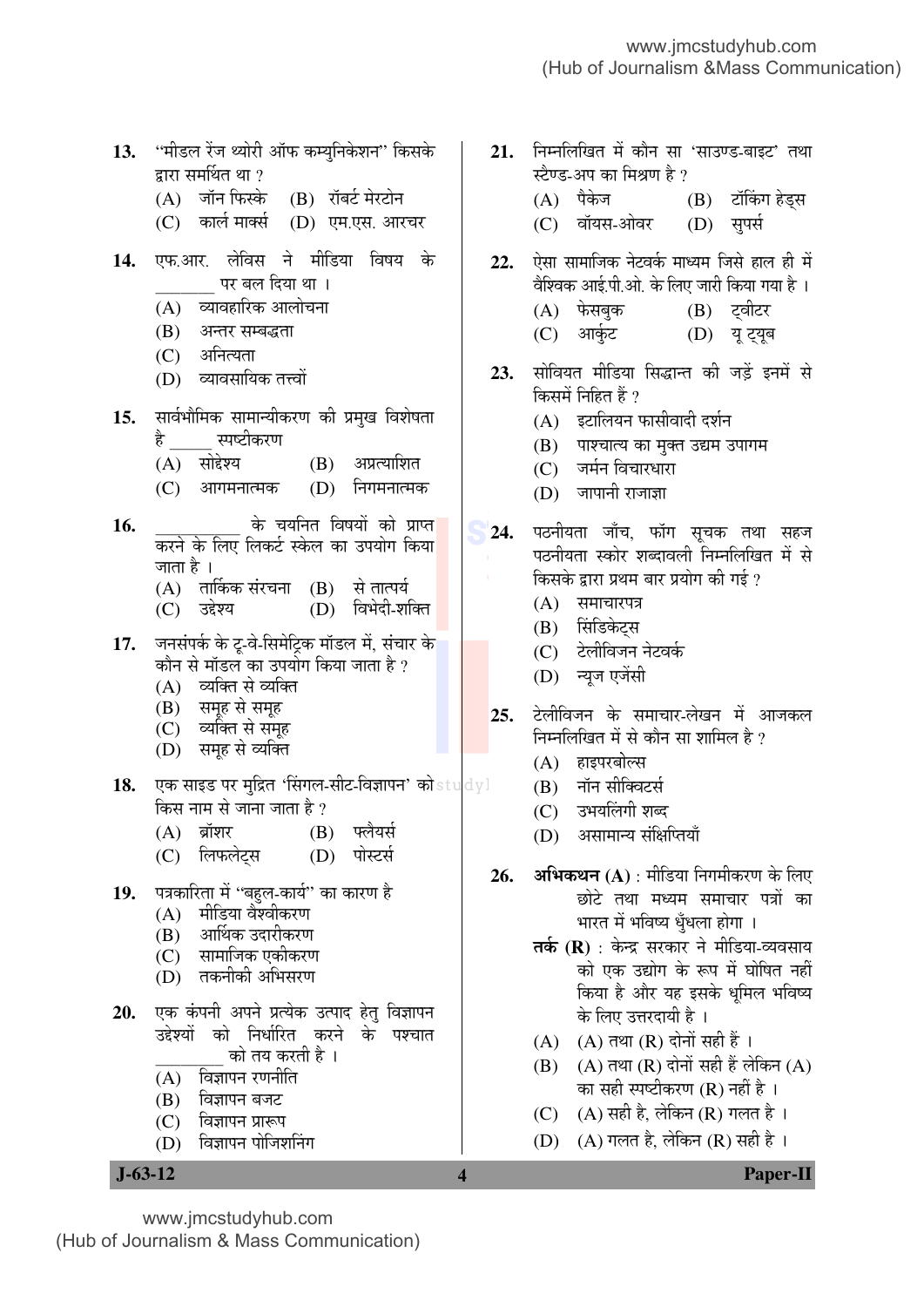- **27. Assertion (A) :** The print media in India are registering increase in circulation unlike the developed countries.
	- **Reason (R) :** Increased literacy and expanding market have contributed for consolidation of print media.
	- (A) Both (A) and (R) are true.
	- (B) Both (A) and (R) are true, but (R) is not the correct explanation of (A).
	- $(C)$  (A) is true, but  $(R)$  is false.
	- (D) (A) is false, but  $(R)$  is true.
- **28. Assertion (A) :** The Right to Information has created hurdles for good governance in India.
	- *<u>ight</u>* **Reason (R) :** The Right to Information has become a credible source of news for mass media for investigative journalism.
	- (A) Both (A) and (R) are true.
	- true. (A<br>
	e true but (B<br>
	correct (B) Both (A) and (R) are true but (R) is not the correct explanation of (A).

studyl

- $(C)$  (A) is true, but  $(R)$  is false.
- (D) (A) is false, but (R) is true.
- **29. Assertion (A) :** Social networking can make the Indian political class watchful and refrain from getting involved in misdeeds.
	- **Reason (R) :** Social media have made the Arab spring possible and hence, the Indian political class is cautious.
	- (A) Both (A) and (R) are true.
	- (B) Both (A) and (R) are true, but (R) is not the correct explanation of (A).
	- $(C)$  (A) is true, but  $(R)$  is false.
	- (D) (A) is false, but  $(R)$  is true.

### **Paper-II 5 J-63-12**

- **30. Assertion (A) :** The Government has made legislations on corporate social responsibility for effective community relations.
	- **Reason (R) :** The corporate giants must do their bit for national development.
	- (A) Both (A) and (R) are true.
	- (B) Both (A) and (R) are true, but (R) is not the correct explanation of (A).
	- $(C)$  (A) is true, but  $(R)$  is false.
	- (D) (A) is false, but (R) is true.
- **S**<sup>o</sup> **31. Assertion (A) :** The Press Council of India must be converted into a media council is a matter of opinion.
	- **Reason (R) :** Since the reach and access of electronic media access of electronic media have increased tremendously, there are issues to be considered involving all of them.
		- (A) Both (A) and (R) are true.
		- (B) Both (A) and (R) are true, but (R) is not the correct explanation of (A).
		- $(C)$  (A) is true, but  $(R)$  is false.
		- (D) (A) is false, but (R) is true.
	- **32. Assertion (A) :** The obsession of Indian print media with politics is a historical legacy.
		- **Reason (R) :** Because many political leaders were associated with newspapers to advocate the cause of freedom before 1947.
		- (A) Both (A) and (R) are true.
		- (B) Both (A) and (R) are true, but (R) is not the correct explanation of (A).
		- $(C)$  (A) is true, but  $(R)$  is false.
		- (D) (A) is false, but  $(R)$  is true.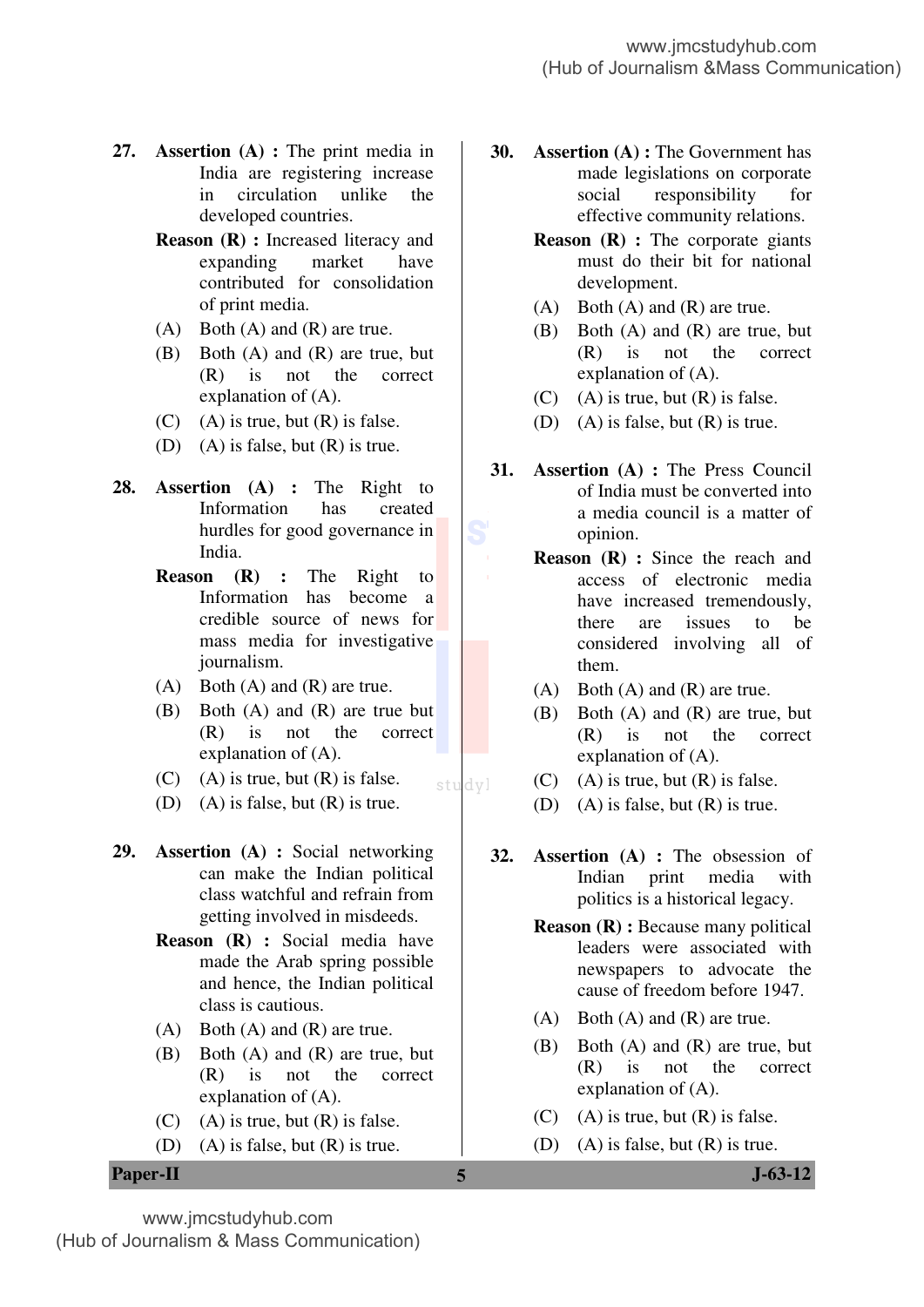- **27. अभिकथन (A)** : भारत में प्रिंट मीडिया ने विकासशील देशों की तुलना में प्रसार में वृद्धि दर्ज की है ।
	- **तर्क (R)** : साक्षरता वृद्धि तथा बाजार-विस्तार ने प्रिंट-मीडिया को सुदृढ़ करने में योगदान दिया है ।
	- $(A)$   $(A)$  तथा  $(R)$  दोनों सही हैं ।
	- $(B)$   $(A)$  तथा  $(R)$  दोनों सही हैं लेकिन  $(A)$ का सही स्पष्टीकरण (R) नहीं है ।
	- (C)  $(A)$  सही है तथा (R) गलत है।
	- $(D)$   $(A)$  गलत है, लेकिन  $(R)$  सही है ।
- **28. अभिकथन (A)** : सूचना के अधिकार ने भारत में सुशासन के लिए अवरोध उत्पन्न किया है ।
	- **ास मीडि**<br>हेत प **तर्क (R)** : सूचना का अधिकार मास मीडिय<mark>ा</mark> तथा खोजी पत्रकारिता हेत् एक विश्वसनीय स्रोत बन गया है ।
	- $(A)$   $(A)$  तथा  $(R)$  दोनों सही हैं।
	- **M C**  $(B)$   $(A)$  तथा  $(R)$  दोनों सही हैं लेकिन  $(A)$ का सही स्पष्टीकरण (R) नहीं है ।
	- (C)  $(A)$  सही है, लेकिन (R) गलत है।
	- $(D)$   $(A)$  गलत है, लेकिन  $(R)$  सही है।

studyl

- **29. अभिकथन (A)** : सोशल नेटवर्किंग भारतीय राजनैतिक वर्ग को सतर्क बनाता है तथा गलत कार्यों में लिप्त होने से रोकता है ।
	- **तर्क (R)** : सोशल मीडिया ने अरब-स्प्रिंग को संभव बनाया है । इसलिए भारतीय राजनैतिक वर्ग सचेत हो गया है ।
	- $(A)$   $(A)$  तथा  $(R)$  दोनों सही हैं।
	- $(B)$   $(A)$  तथा  $(R)$  दोनों सही हैं लेकिन  $(A)$ का सही स्पष्टीकरण (R) नहीं है ।
	- (C)  $(A)$  सही है, लेकिन (R) गलत है।
	- $(D)$   $(A)$  गलत है, लेकिन  $(R)$  सही है ।

**30. अभिकथन (A)** : सरकार ने प्रभावी सामदायिक सम्बन्धों हेत निगमित सामाजिक दायित्व विधेयक पारित किया है ।

- **तर्क (R)** : बड़े-बड़े निगमित घरानों को राष्टीय-विकास में थोडा योगदान अवश्य देना चाहिए ।
- $(A)$   $(A)$  तथा  $(R)$  दोनों सही हैं।
- $(B)$   $(A)$  तथा  $(R)$  दोनों सही हैं लेकिन  $(A)$ का सही स्पष्टीकरण (R) नहीं है ।
- (C)  $(A)$  सही है, लेकिन (R) गलत है।
- (D)  $(A)$  गलत है, लेकिन (R) सही है।
- 31. अभिकथन (A) : भारत के प्रेस परिषद को <mark>S</mark>TYPE मी मीडिया-परिषद में परिवर्तित किए जाना महज एक विचार है ।
	- **HUB** ŸÖÛÔú **(R)** : †²Ö •Ö²Ö×Ûú ‡»ÖꌙÒüÖò×®ÖÛú ´Öß×›üµÖÖ Ûêú पहुँच एवं विस्तार में आश्चर्यजनक वृद्धि ह़यी है इन मुद्दों को सम्बद्ध कर विचार किया जाना चाहिए ।
		- $(A)$   $(A)$  तथा  $(R)$  दोनों सही हैं।
		- $(B)$   $(A)$  तथा  $(R)$  दोनों सही हैं, लेकिन (A) का सही स्पष्टीकरण (R) नहीं है ।
		- (C)  $(A)$  सही है, लेकिन (R) गलत है।
		- (D)  $(A)$  गलत है, तथा  $(R)$  सही है।
	- **32. अभिकथन (A)** : भारतीय प्रिंट मीडिया का राजनीति के साथ सम्मोहन एक ऐतिहासिक विरासत है ।
		- **तर्क (R)** : क्योंकि 1947 से पहले आजादी के समर्थन हेतु बहुत सारे नेता समाचारपत्रों से सम्बद्ध थे ।
		- $(A)$   $(A)$  तथा  $(R)$  दोनों सही हैं।
		- $(B)$   $(A)$  तथा  $(R)$  दोनों सही हैं, लेकिन (A) का सही स्पष्टीकरण (R) नहीं है ।
		- (C)  $(A)$  सही है, लेकिन (R) गलत है।
		- (D)  $(A)$  गलत है, लेकिन (R) सही है।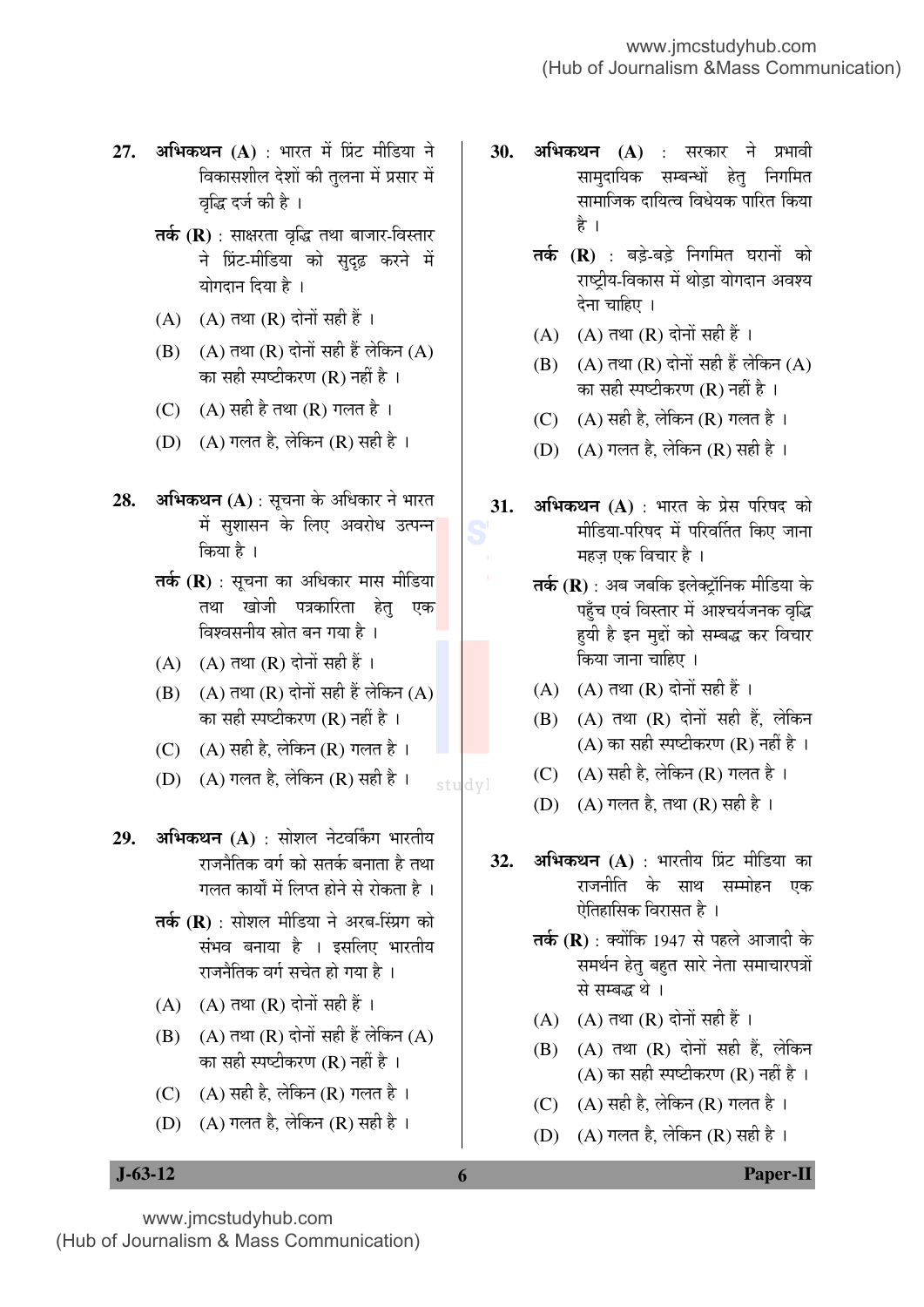- **33. Assertion (A) :** In times of global recession, paid news is a supplementary source of revenue for media houses in India.
	- **Reason (R) :** Media houses in India have been experiencing increased production cost and staff wages in the last few years.
	- $(A)$  Both  $(A)$  and  $(R)$  are true.
	- (B) Both (A) and (R) are true, but (R) is not the correct explanation of (A).
	- $(C)$  (A) is true, but  $(R)$  is false.
	- (D) (A) is false, but  $(R)$  is true.
- **Assertion (A) :** Editing is a lost art<br>in print journalism.<br>**Reason (R) :** These days, language **34.** Assertion (A) : Editing is a lost art in print journalism.
	- precision is not a qualification for recruitment by newspapers.
	- (A) Both (A) and (R) are true.
	- true.<br>
	e true, but<br>
	correct
	<sup>38.</sup> Ide (B) Both (A) and (R) are true, but (R) is not the correct explanation of (A).
	- (C) (A) is true, but  $(R)$  is false.
	- (D) (A) is false, but  $(R)$  is true.
- **35. Assertion (A) :** The new international information and communication order is a dead horse in a unipolar world.
	- **Reason (R) :** The developing countries do not opt for policy initiatives to strengthen the global efforts for a new international and communication order.
	- (A) Both (A) and (R) are true.
	- (B) Both (A) and (R) are true, but (R) is not the correct explanation of (A).
	- $(C)$  (A) is true, but  $(R)$  is false.
	- (D) (A) is false, but  $(R)$  is true.

### **Paper-II 7 J-63-12**

- **36.** Identify the chronological sequence of the following communication theorists.
	- (A) Harold Lasswell, Shannon and Weaver, Theodore Newcomb, Elisabeth Noelle Neuman.
	- (B) Shannon and Weaver, Theodore Newcomb, Elisabeth Noelle Newman, Harold Lasswell.
	- (C) Theodore Newcomb, Elisabeth Noelle Newman, Harold<br>Lasswell. Shannon and Lasswell, Shannon and Weaver.
	- (D) Shannon and weaver, Theodore Newcomb, Elisabeth Noelle Newman, Harold Lasswell.
- **J.** dentity the proper sequence of their<br>films given below in terms of their **STYPE STRAN**<br> **STYPE SWAY**(A) Sway **37.** Identify the proper sequence of the
	- (A) Swayamvaram, Coolie, Slumdog Millionaire, Pather Panchali
	- **(B)** Pather Panchali, Swayamvaram, Coolie, Slumdog Millionaire
	- (C) Coolie, Slumdog Millionaire, Swayamvaram, Pather Panchali
	- (D) Slumdog Millionaire, Coolie, Swayamvaram, Pather Panchali
	- **38.** Identify the sequence of the following developmental models chronologically :
		- (A) Diffusion of innovation, dependency, multiplicity, modernization
- studyl $(B)$ Modernization, diffusion of innovation, dependency,
	- multiplicity<br>Multiplicity, (C) Multiplicity, modernization, diffusion of innovation, dependency
	- (D) Dependency, multiplicity, diffusion of innovation, modernization
	- **39.** Identify the correct sequence of following magazines in terms of their circulation.
		- (A) India Today, Sarita, Kangumum, Kumudam
		- (B) Sarita, Kumudum, Kungumum, India Today
		- (C) Kumudum, Kungumum, India Today, Sarita
		- (D) India Today, Kungumum, Kumudum, Sarita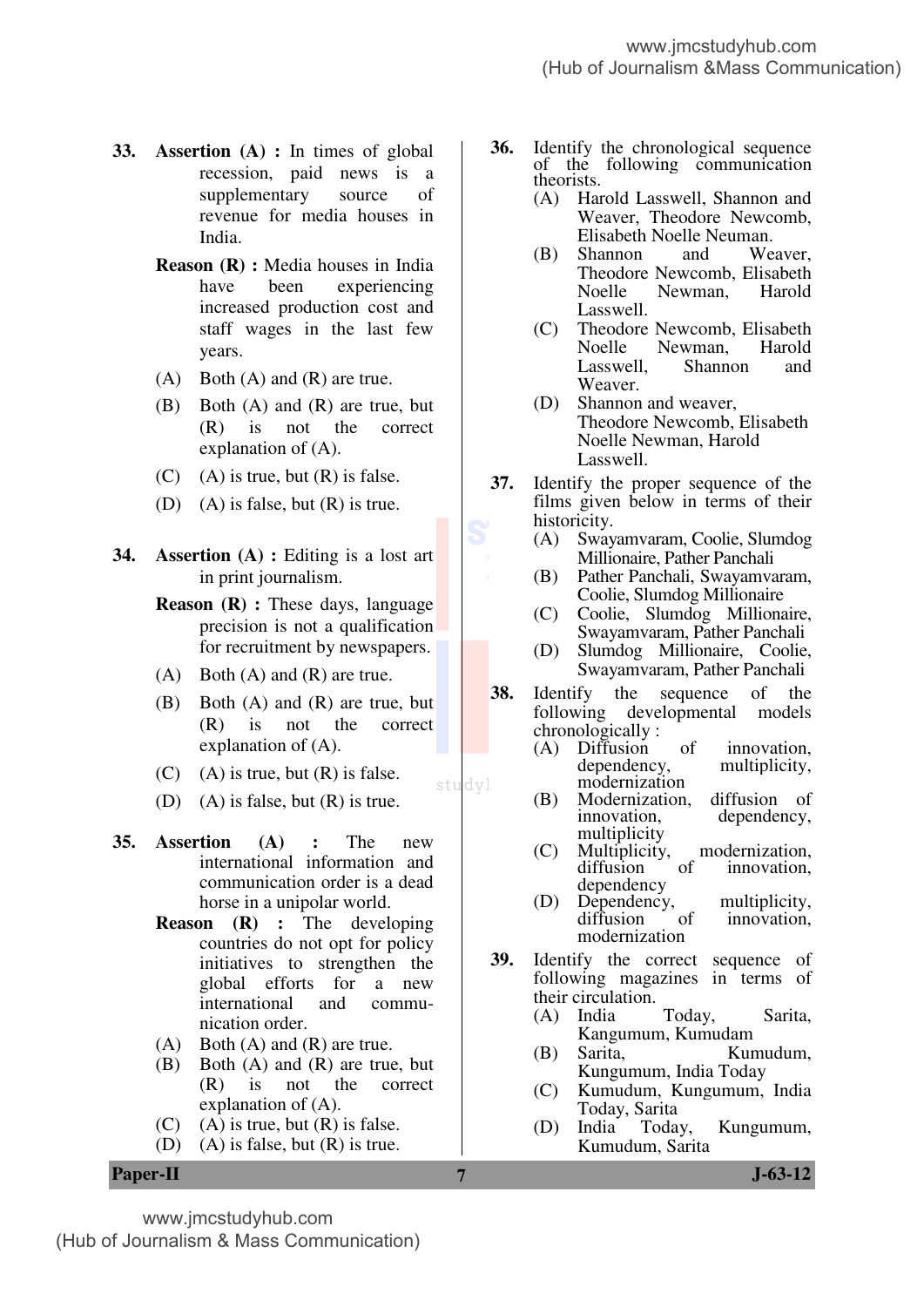- **33. अभिकथन (A)** : वैश्विक व्यापार-मंदी के दौर में भारत के मीडिया घरानों में पेड-न्यज आय का एक पूरक-स्रोत है ।
	- **तर्क (R)** : भारत के मीडिया घराने यह अनुभव कर रहे हैं कि पिछले कुछ वर्षों में उत्पादन-लागत तथा स्टाफ-वेतन में वृद्धि हयी है ।
	- $(A)$   $(A)$  तथा  $(R)$  दोनों सही हैं।
	- $(B)$   $(A)$  तथा  $(R)$  दोनों सही हैं, लेकिन (A) का सही स्पष्टीकरण (R) नहीं है ।
	- (C)  $(A)$  सही है, तथा (R) गलत है ।
	- (D)  $(A)$  गलत है, तथा  $(R)$  सही है।
- 34. **अभिकथन (A)** : प्रिंट-पत्रकारिता में सम्पादन एक विलुप्त कला है ।
	- ९२१ दिलुदा दल्ला है<br>**R**) : आजकल समाचारपत्रों द्वारा की<br>जाने वाली नियुक्ति में भाषा की **तर्क (R)** : आजकल समाचारपत्रों द्वारा की परिशुद्धता कोई योग्यता नहीं है ।
	- $(A)$   $(A)$  तथा  $(R)$  दोनों सही हैं ।
	- **M C**  $(B)$   $(A)$  तथा  $(R)$  दोनों सही हैं, लेकिन (A) का सही स्पष्टीकरण (R) नहीं है ।
	- (C)  $(A)$  सही है, लेकिन (R) गलत है ।
	- (D)  $(A)$  गलत है, लेकिन (R) सही है ।
- studyl
- **35. अभिकथन (A)** : एक ध्रवीय विश्व में नवीन अंतर्राष्ट्रीय सूचना तथा संचार व्यवस्था एक मृत-अश्व है ।
	- **तर्क (R)** : विकासशील देश ने नवीन अन्तर्राष्ट्रीय तथा संचार व्यवस्था को सशक्त करने हेत् किसी नीति को अंगीकृत करने का वैश्विक प्रयास नहीं किया ।
	- (A)  $(A)$  तथा (R) दोनों सही हैं।
	- $(B)$   $(A)$  तथा  $(R)$  दोनों सही हैं. लेकिन (A) का सही स्पष्टीकरण (R) नहीं है ।
	- $(C)$   $(A)$  सही है, लेकिन  $(R)$  गलत है।
	- (D)  $(A)$  गलत है, लेकिन (R) सही है।

- **36.** निम्नलिखित संचार सिद्धांतशास्त्रियों को कालक्रमानुसार लिखें :
	- (A) हेराल्ड लॉसवेल, शैनन तथा वेवर, थियोडोर न्यूकौम्ब, एलिजाबेथ नियोल न्युमैन
	- (B) शैनन तथा वेवर, थियोडोर न्यकौम्ब, एलिजाबेथ नियोल न्यूमैन, हेराल<mark>्</mark>ड लॉसवेल
	- (C) थियोडोर न्यूकौम्ब, एलिजाबेथ नियोल च्यमैन, हेराल्ड लॉसवेल, शैनन तथा वेवर
	- (D) शैनन तथा वेवर, थियोडोर न्यूकौम्ब, एलिजाबेथ नियोल न्यूमैन, हेराल्ड लॉसवेल
- 37. निम्नलिखित सिनेमा को ऐतिहासिकता के **STYPE STAR**<br>
(A) उनसंखण करी उत्सादी
	- $\begin{pmatrix} H \\ H \end{pmatrix}$ (A) स्वयंवरम्, कूली, स्लमडॉग मिलैनियर, पाथेर पांचाली ।
		- (B) पाथेर पांचाली, स्वयंवरम्, कृली, स्लमडॉग मिलैनियर ।
		- (C) कूली, स्लमडॉंग मिलैनियर, स्वयंवरम्, पाथेर पांचाली ।
		- (D) स्लमडॉंग मिलैनियर, कूली, स्वयंवरम्, पाथेर पांचाली ।
	- **38.** निम्नलिखित विकासात्मक मॉडलों को कालक्रमानुसार लिखें:
		- (A) डिफ्युजन ऑफ इन्नोवेशन, डिपेन्डेन्सी, मल्टीप्लीसिटी, मॉडर्नाइजेशन**।**
		- (B) मॉडर्नाइजेशन, डिफ्युजन ऑफ इन्नोवेशन, डिपेन्डेन्सी, मल्टीप्लीसिटी ।
		- (C) मल्टीप्लीसिटी, मॉडर्नाइजेशन, डिफ्युजन ऑफ इन्नोवेशन, डिपेन्डेन्सी ।
		- (D) डिपेन्डेन्सी, मल्टीप्लीसिटी, डिफ्युजन <u>ऑफ इन्नोवेशन, मॉडर्नाइजेशन ।</u>
	- 39. **निम्नलिखित पत्रिकाओं को प्रसारण के** आधार पर सही क्रम में बताएँ :
		- (A) इंडिया टुडे, सरिता, कुंगुमम, कुमुदम ।
		- (B) सरिता, कुमुदम, कुंगुमम, इंडिया टूडे ।
		- (C) कुमुदम, कुंगुमम, इंडिया टुडे, सरिता ।
		- (D) इंडिया टूडे, कुंगुमम, कुमुदम, सरिता ।

### **J-63-12 8 Paper-II**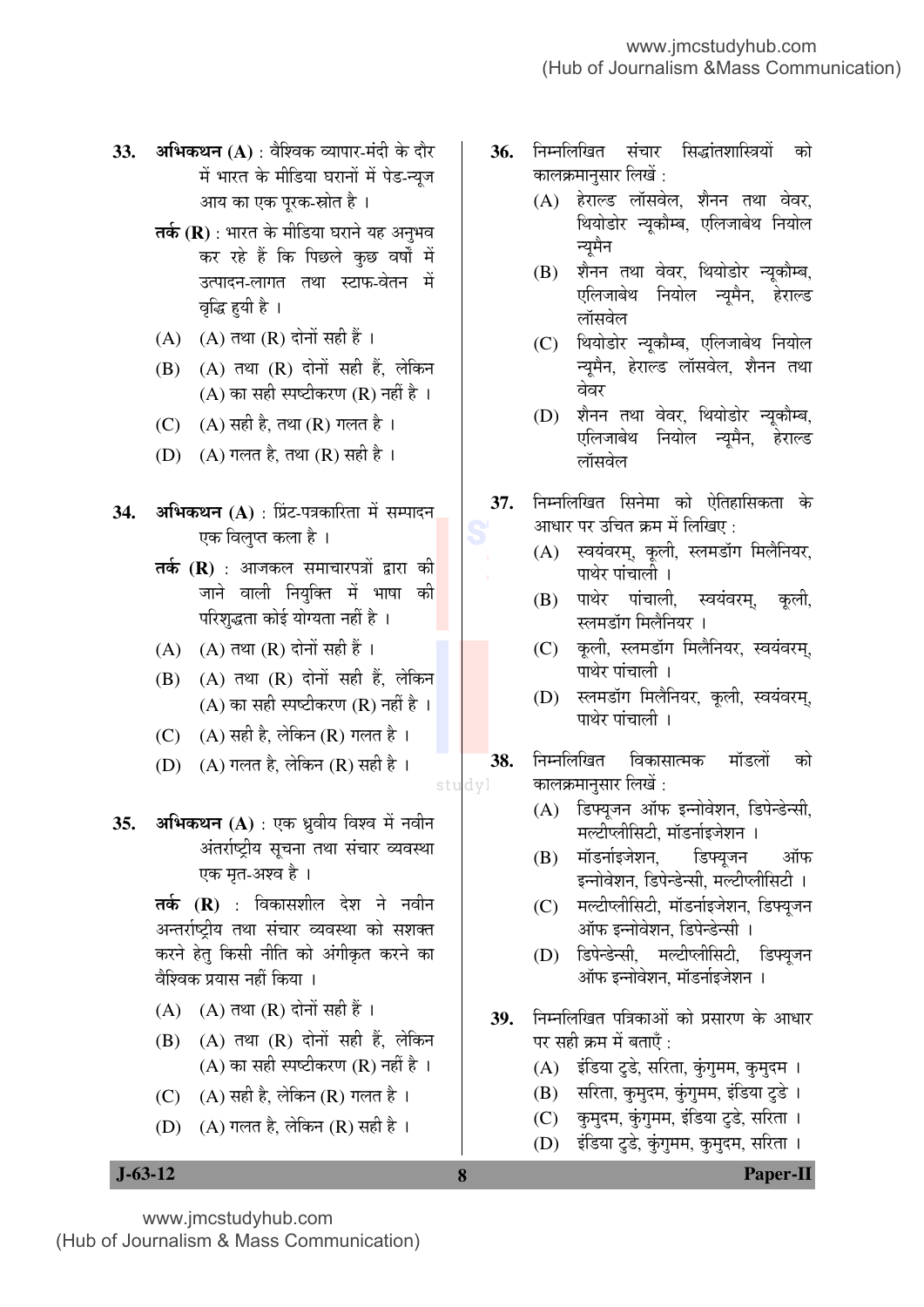| 40. | Identify the correct sequence of the<br>following laws of the press.   | 43.<br>Match the List $- I$ with List $- II$ .<br>$List-I$<br>$List - II$ |                                         |                                         |  |
|-----|------------------------------------------------------------------------|---------------------------------------------------------------------------|-----------------------------------------|-----------------------------------------|--|
|     | Right to Information<br>(A)<br>Act,<br>Copyright Act, Official Secrets |                                                                           | (a) Shobha De                           | (1)<br>Antagonist of<br>Censorship      |  |
|     | Act, Contempt of Courts Act                                            |                                                                           | (b) Barkha Dutt                         | (2) Columnist                           |  |
|     | Copyright Act, Official Secrets<br>(B)                                 |                                                                           | (c) Aswini Sarin                        | T.V. Anchor<br>(3)                      |  |
|     | Act, Contempt of Courts Act,                                           |                                                                           | $(d)$ K. A. Abbas                       | Investigative<br>(4)                    |  |
|     | Right to Information Act                                               |                                                                           |                                         | reporting                               |  |
|     | Official Secrets Act, Copyright<br>(C)                                 |                                                                           | <b>Codes:</b>                           |                                         |  |
|     | Act, Contempt of Courts Act,                                           |                                                                           | (b)<br>(a)                              | (d)<br>(c)                              |  |
|     | <b>Right to Information Act</b><br>of<br>Courts                        |                                                                           | (1)<br>(4)<br>(A)                       | (3)<br>(2)                              |  |
|     | Contempt<br>(D)<br>Act,<br>Copyright<br>Act,<br>Right<br>to            |                                                                           | (3)<br>(B)<br>(2)                       | (4)<br>(1)                              |  |
|     | Official<br>Information<br>Act,                                        |                                                                           | (C)<br>(2)<br>(3)                       | (1)<br>(4)                              |  |
|     | <b>Secrets Act</b>                                                     |                                                                           | (D)<br>(4)<br>(1)                       | (2)<br>(3)                              |  |
|     |                                                                        |                                                                           |                                         |                                         |  |
| 41. | Match the List $- I$ with List $- II$                                  | 44.                                                                       |                                         | Match the List $- I$ with List $- II$ . |  |
|     | $List-I$<br>$List - II$                                                |                                                                           | $List-I$                                | $List - II$                             |  |
|     | (a) Bob Wood<br>$(1)$ With malice to                                   |                                                                           | (a) Coffingate                          | <b>B.</b> G.<br>(1)                     |  |
|     | word<br>one and all                                                    |                                                                           |                                         | Verghese                                |  |
|     | (b) Kuldeep<br>$(2)$ Editor<br>of                                      |                                                                           | (b) 2G                                  | Gopikrishnan<br>(2)                     |  |
|     | <b>Indian Express</b><br>Nayyar                                        |                                                                           | Spectrum                                |                                         |  |
|     | (c) Khuswant<br>(3) Investigative                                      |                                                                           | expose                                  |                                         |  |
|     | Reporting<br>Singh                                                     |                                                                           | (c) Television                          | (3)<br>Tarun Tejpal                     |  |
|     | (d) Arun Shourie<br>$(4)$ Between<br>the                               |                                                                           | (d) MacBride                            | (4)<br>Pranav Roy                       |  |
|     | Lines<br><b>Codes:</b>                                                 |                                                                           | Commission                              |                                         |  |
|     |                                                                        |                                                                           | <b>Codes:</b>                           |                                         |  |
|     | (d)<br>(b)<br>(c)<br>$\left( a\right)$                                 |                                                                           | (b)<br>(a)                              | (d)<br>(c)                              |  |
|     | (3)<br>(A)<br>(2)<br>(4)<br>(1)                                        |                                                                           | (3)<br>(4)<br>(A)                       | (1)<br>(2)                              |  |
|     | (2)<br>(3)<br>(B)<br>(1)<br>(4)                                        | studyl                                                                    | (B)<br>(3)<br>(2)                       | (4)<br>(1)                              |  |
|     | (1)<br>(3)<br>(C)<br>(2)<br>(4)                                        |                                                                           | (C)<br>(1)<br>(2)                       | (3)<br>(4)                              |  |
|     | (4)<br>(1)<br>(3)<br>(2)<br>(D)                                        |                                                                           | (3)<br>(D)<br>(4)                       | (2)<br>(1)                              |  |
| 42. | Match the List $- I$ with List $- II$ .                                |                                                                           |                                         |                                         |  |
|     | $List-I$<br>$List - II$                                                | 45.                                                                       | Match the List $- I$ with List $- II$ : |                                         |  |
|     |                                                                        |                                                                           | $List-I$                                | $List - II$                             |  |
|     | (a) Banner<br>(1)<br>Emergency                                         |                                                                           | $(a)$ DAVP                              | International<br>(1)                    |  |
|     | (b) Sedition<br>Headlines<br>(2)                                       |                                                                           |                                         | news flow                               |  |
|     | (c) Berliner<br>(3)<br>Independence                                    |                                                                           | $(b)$ ABC                               | Association<br>(2)                      |  |
|     | (d) Swadesh<br>(4)<br>Newspaper                                        |                                                                           | $(c)$ INS                               | Certification<br>(3)                    |  |
|     | format<br>mitran                                                       |                                                                           | (d) NWICO                               | Publicity<br>(4)                        |  |
|     | <b>Codes:</b>                                                          |                                                                           | <b>Codes:</b>                           |                                         |  |
|     | (d)<br>(a)<br>(b)<br>(c)                                               |                                                                           | (a)<br>(b)                              | (d)<br>(c)                              |  |
|     | (3)<br>(2)<br>(1)<br>(A)<br>(4)                                        |                                                                           | (3)<br>(A)<br>(2)                       | (4)<br>(3)                              |  |
|     | (3)<br>(4)<br>(B)<br>(1)<br>(2)                                        |                                                                           | (B)<br>(1)<br>(2)                       | (3)<br>(4)                              |  |
|     | (1)<br>(3)<br>(C)<br>(2)<br>(4)                                        |                                                                           | (3)<br>(C)<br>(4)                       | (2)<br>(1)                              |  |
|     | (D)<br>(4)<br>(1)<br>(3)<br>(2)                                        |                                                                           | (D)<br>(3)<br>(4)                       | (1)<br>(2)                              |  |
|     | Paper-II<br>9                                                          |                                                                           |                                         | $J - 63 - 12$                           |  |
|     |                                                                        |                                                                           |                                         |                                         |  |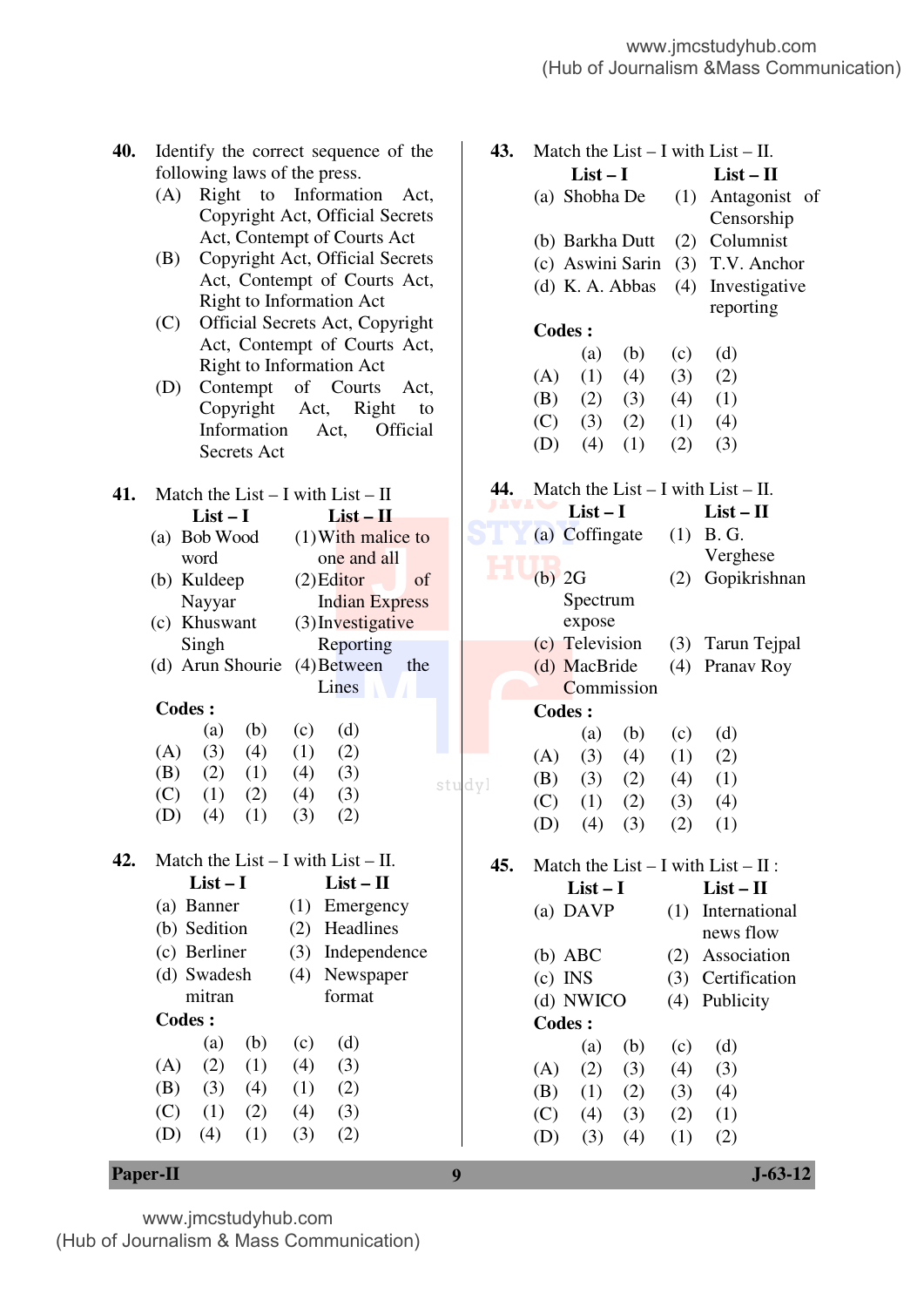| 40.           | निम्नलिखित प्रेस कानून को सही क्रम में                                                                      | <b>43.</b> सूची – I को सूची – II से सुमेलित करें : |                                         |          |     |                     |
|---------------|-------------------------------------------------------------------------------------------------------------|----------------------------------------------------|-----------------------------------------|----------|-----|---------------------|
|               | निर्धारित करें :<br>सूचना का अधिकार अधिनियम,                                                                |                                                    | सूची – I                                |          |     | सूची – II           |
|               | (A)<br>काँपीराइट अधिनियम,<br>सरकारी                                                                         |                                                    | (a) शोभा डे                             |          |     | (1) एन्टोगोनीस्ट ऑफ |
|               | गोपनीयता अधिनियम, न्यायालय की                                                                               |                                                    |                                         |          |     | सेंशरशिप            |
|               | अवमानना अधिनियम <sup>1</sup>                                                                                |                                                    | (b) बरखा दत्त                           |          |     | $(2)$ स्तम्भकार     |
|               | कॉपीराइट<br>अधिनियम,<br>सरकारी<br>(B)                                                                       |                                                    | (c) अश्विनी सरीन                        |          |     | (3) टी.वी. ऐंकर     |
|               | गोपनीयता अधिनियम, न्यायालय की                                                                               |                                                    | (d) के.ए. अब्बास                        |          |     | (4) खोजी रिपोर्टिंग |
|               | अवमानना अधिनियम,<br>सूचना<br>का<br>अधिकार अधिनियम ।                                                         |                                                    | कूट :                                   |          |     |                     |
|               | गोपनीयता<br>अधिनियम,<br>सरकारी<br>(C)                                                                       |                                                    | (a)                                     | (b)      | (c) | (d)                 |
|               | कॉपीराइट अधिनियम, न्यायालय की                                                                               |                                                    | (1)<br>(A)                              | (4)      | (3) | (2)                 |
|               | अवमानना अधिनियम,<br>सूचना<br>का                                                                             |                                                    | (B)<br>(2)                              | (3)      | (4) | (1)                 |
|               | अधिकार अधिनियम ।                                                                                            |                                                    | (C)<br>(3)                              | (2)      | (1) | (4)                 |
|               | न्यायालय की अवमानना अधिनियम,<br>(D)                                                                         |                                                    | (D)<br>(4)                              | (1)      | (2) | (3)                 |
|               | कॉपीराइट अधिनियम, सूचना<br>का<br>अधिनियम,<br>अधिकार                                                         |                                                    |                                         |          |     |                     |
|               | सरकारी<br>गोपनीयता अधिनियम ।                                                                                | 44.                                                | सूची - I को सूची - II से सुमेलित करें:  |          |     |                     |
| 41.           | सूची – I को सूची – II से सुमेलित करें :                                                                     |                                                    | ∤सूची – I                               |          |     | सूची – II           |
|               | सूची – I सू <mark>ची – II</mark>                                                                            |                                                    | (a) कौफिनगेट                            |          |     | $(1)$ बी.जी. वर्गीज |
|               | (1) वीथ मैलिस टू<br>(a) बॉब वुडवर्ड                                                                         |                                                    | (b) टू.जी स्पेक्ट्रम                    |          |     | $(2)$ गोपीकृष्णन    |
|               | वन ऐंड ऑल                                                                                                   |                                                    | (c) टेलीविजन                            |          |     | (3) तरुण तेजपाल     |
|               | इंडियन एक्सप्रेस<br>(b) कुलदीप नैयर<br>(2)                                                                  |                                                    | (d) मैकब्राइड आयोग                      |          |     | $(4)$ प्रणव रॉय     |
|               | के सम्पादक                                                                                                  |                                                    | कूट :                                   |          |     |                     |
|               | खोजी रिपोर्टिंग<br>(c) खुशवन्त सिंह<br>(3)                                                                  |                                                    | (a)                                     | (b)      | (c) | (d)                 |
|               | (d) अरुण शौरी<br>बिटविन द<br>(4)                                                                            |                                                    | (3)<br>(A)                              | (4)      | (1) | (2)                 |
|               | लाइन्स                                                                                                      |                                                    | (3)<br>(B)                              | (2)      | (4) | (1)                 |
|               | कूट :                                                                                                       |                                                    | (C)<br>(1)                              | (2)      | (3) | (4)                 |
|               | (d)<br>(b)<br>(a)<br>(c)                                                                                    |                                                    | (D)<br>(4)                              | (3)      | (2) | (1)                 |
|               | (4)<br>(A)<br>(3)<br>(1)<br>(1)<br>(4)<br>(B)<br>(2)                                                        | studyl                                             |                                         |          |     |                     |
|               | $\begin{pmatrix} 2 \\ 3 \\ 3 \end{pmatrix}$<br>$\begin{pmatrix} 1 & 2 \\ 4 & 1 \end{pmatrix}$<br>(C)<br>(4) | 45.                                                | सूची – I को सूची – II से सुमेलित करें : |          |     |                     |
|               | (3)<br>$\zeta(2)$<br>(D)                                                                                    |                                                    |                                         | सूची – I |     | सूची – II           |
| 42.           | सूची – I को सूची – II से सुमेलित करें :                                                                     |                                                    | (a) डी.ए.वी.पी.                         |          |     | (1) इन्टरनेशनल      |
|               | सूची – II<br>सूची – I                                                                                       |                                                    |                                         |          |     | न्यूज फ्लो          |
|               | (a) बैनर<br>(1) आपातकाल                                                                                     |                                                    | (b) ए.बी.सी.                            |          |     | (2) एसोसिएशन        |
|               | (b) सेडिशन<br>$(2)$ शीर्षक                                                                                  |                                                    | (c) आई.एन.एस.                           |          |     | $(3)$ सर्टिफिकेशन   |
|               | (3) स्वाधीनता<br>(c) बर्लिनर                                                                                |                                                    | (d) एन.डब्ल्यू.आई.सी.ओ. (4) प्रचार      |          |     |                     |
|               | (d) स्वदेश मित्रन<br>(4)<br>समाचारपत्र                                                                      |                                                    | कूट :                                   |          |     |                     |
|               | प्रारूप                                                                                                     |                                                    |                                         |          |     |                     |
|               | कूट :                                                                                                       |                                                    | (a)                                     | (b)      | (c) | (d)                 |
|               | (d)<br>(b)<br>(c)<br>(a)                                                                                    |                                                    | (2)<br>(A)                              | (3)      | (4) | (3)                 |
|               | (A)<br>(1)<br>(4)<br>(3)<br>(2)                                                                             |                                                    | (1)<br>(B)                              | (2)      | (3) | (4)                 |
|               | (4)<br>(B)<br>(3)<br>(1)<br>(2)                                                                             |                                                    | (C)<br>(4)                              | (3)      | (2) | (1)                 |
|               | (C)<br>(3)<br>(1)<br>(2)<br>(4)<br>(D)<br>(4)<br>(1)<br>(3)<br>(2)                                          |                                                    | (3)<br>(D)                              | (4)      | (1) | (2)                 |
| $J - 63 - 12$ |                                                                                                             |                                                    |                                         |          |     |                     |
|               |                                                                                                             | 10                                                 |                                         |          |     | <b>Paper-II</b>     |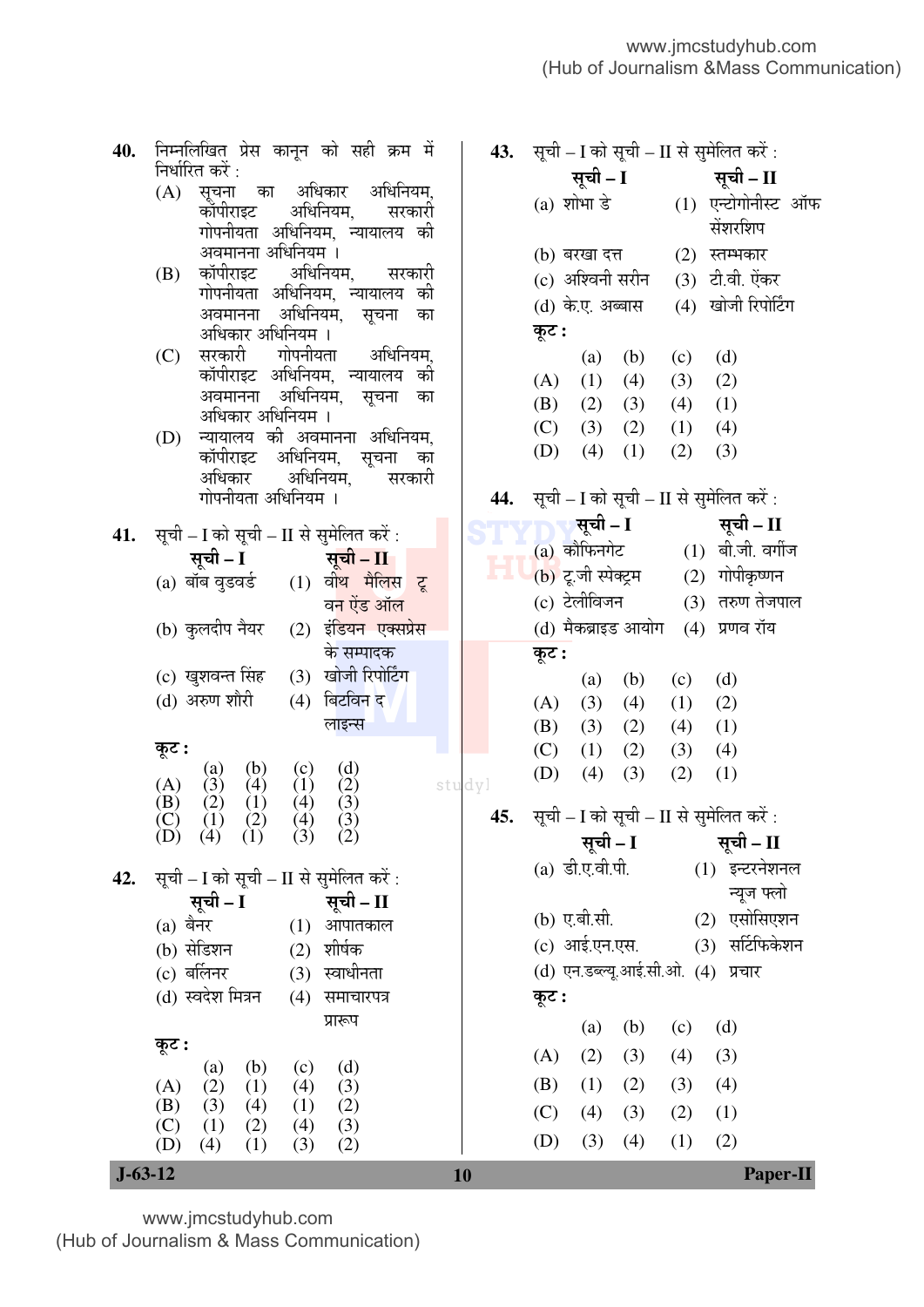Read the following passage and answer question no. **46** to **50.**

The term "ethnomethodology" was thought up by a distinguished sociologist, Harold Garfinkel. In an article titled " The origins of the term 'Ethnomethodology', Garfinkel explains how he thought up the name :

another society, like an anthropologist in<br>
this case, world recognize the matters as<br>
botanical matters. The member would of others<br>the notion<br>the term<br>and the state of the set of the set of the set of the set of the set of the set of the set of the set of the set of the set of the set of the set of the set of the set of the set of the set of "Ethno" seemed to refer, somehow or other, to the availability to a member of commonsense knowledge of his society as commonsense knowledge of the 'whatever'. If it were ethno-botany, then it had to do somehow or other with his knowledge of and his grasp of what were for members adequate methods of dealing with botanical matters. Someone from this case, world recognize the matters as botanical matters. The member would employ ethnobotany as adequate grounds of inference and action in the conduct of his own affairs in the company of others like him. It was that plain, and the notion of "ethnomethodology" or the term "ethnomethodology" was taken in this sense……

Thus ethnomethodology is interested  $\frac{1}{2}$  and televis in how people think and act in everyday life situations, in contrast to, for example, laboratory experiments or focus groups or other situations in which people recognize that they are, one way or another, being studied. 'Common sense' becomes a subject of inquiry, not just a 'given' that is neglected for other concerns.

These interests of ethnomethodologists have implications for advertising, in that advertisers want to know how people make sense of the world and how they react to 'Commonsense' appeals. Advertisers want to be able to 'reach' targeted segments of the population and to

influence them, which means advertisers want to understand people's 'grounds for inference'. Thus, ethnomethodology has important implications when it comes to making commercials and print advertisements.

Ethnomethodologists assume that people have common understandings – which they don't always articulate – and this leads ethnomethodologists to examine how people reason and what's behind their everyday activities. It isn't easy to find these common understandings or to determine how people reason …..

we use ethnomethodology in our research In communication and media analysis?<br>Let me suggest a few answers to this question. The question arises now. How can in communication and media analysis ?

What ethnomethodology provides us, we must remember, is a way of studying the codes and unconscious belief systems that lie behind our utterances and everyday actions. We can adopt Ethnomethodological approaches to the media by asking the same questions. Ethnomethodologists ask – not about conversation ê but about dialogue in films and television shows, lyrics in songs, and similar phenomena.

There are differences between the analysis of dialogue in media and the analyses that ethnomethodologists make of real-world conversations in that dialogue in massmediated texts is created by writers. In a sense, therefore, when we do research on dialogue in a film or other mass-mediated text, we are dealing with a writer's perception of the world, but because writers create texts for large numbers of people, who presumably share their perceptions, we can assume that analyzing dialogue in mediated texts is not that different from analyzing dialogue in every day situations.

## **Paper-II 11 J-63-12**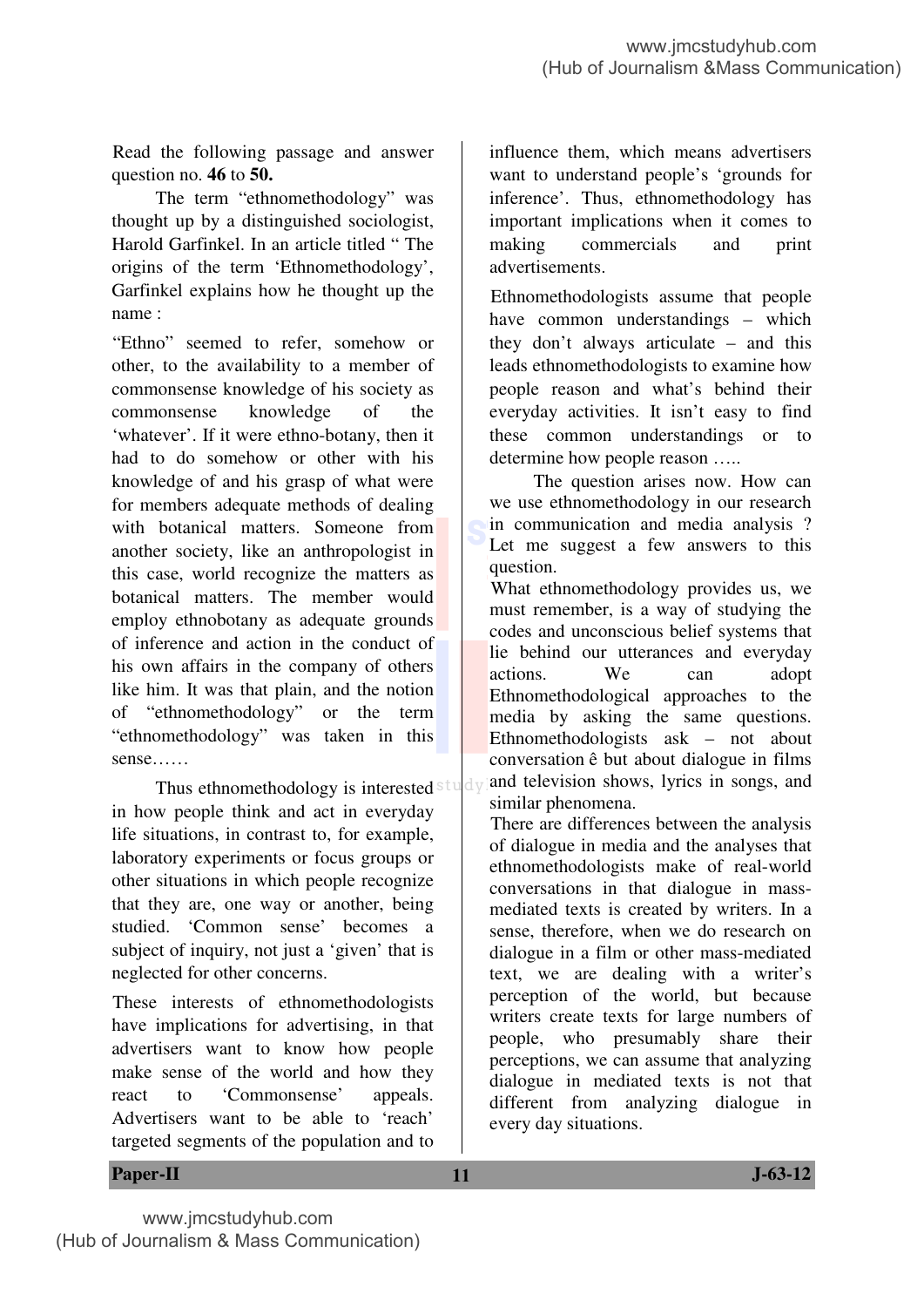×®Ö´®Ö×»Ö×ÜÖŸÖ ÝÖªÖÓ¿Ö ÛúÖê ¯ÖלÌü‹ †Öî¸ü ¯ÖÏ¿®Ö ÃÖÓ. **46** ÃÖê **50** तक का उत्तर दीजिए :

"मानवजाति संबंधी प्रविधि" शब्दावली की सोच प्रतिष्ठित समाजशास्त्री. हेरोल्ड गारफिंकेल ने दी थी । 'मानवजाति संबंधी प्रविधि' शब्दावली का उदगम के बारे में गारफिन्केल ने बताया है कि यह नाम हमारे ध्यान में कैसे आया है ।

सदस्य<br>यं के क<br>के समगि - प्राचन्नगाल<br>नाति संबंधी | प्रविधि वि<br>- बातचीत  $\cdot$ भानव जाति या नुजाति $\cdot$  का आशय कहीं न कहीं 'किसी' सामान्य ज्ञान के रूप में उसके समाज के सदस्य का सामान्य ज्ञान की उपलब्धता से है । यदि यह मानवजाति वनस्पति-विज्ञान होता तो इसे कहीं न कहीं उसके ज्ञान और ज्ञान ग्रहण से जोड़ा जाता जो ऐसी समचित विधि होती. जिसके अंतर्गत वनस्पति-विज्ञान संबंधी मामले आते हैं । अन्य समाज से इस मामले में .<br>मानव-विज्ञानी जैसा कोई व्यक्ति इस मामले को <u>वनस्पति-विज्ञान का मामला मानेगा । इस सदस्य को</u> उस जैसे अन्य लोगों की कंपनी में अपने स्वयं के कार्यों<mark>।</mark> को करने में अपना निष्कर्ष और कार्रवाई के समचित आधार के रूप में मानव-वनस्पति को काम पर लगाएगा । यही वह पृष्ठभूमि थी और 'मानव-जाति संबंधी प्रविधि' पदावली या 'मानव-जाति संबंधी शब्दावली इस अर्थ में ली गई है .........'

लोग सोचते हैं और कार्य करते हैं । इसके प्रतिकूल<sup>studyi</sub>yकार का प्रवृ</sup> इस प्रकार मानव-जाति संबंधी प्रविधि इस बात में रुचि लेती है कि प्रत्येक व्यक्ति के जीवन में कैसे उदाहरणार्थ प्रयोगशाला परीक्षण या केंद्रित समुह या ऐसी स्थिति में जिसमें लोग यह मानते हैं कि किसी न किसी रूप में उनका अध्ययन किया जा रहा है । 'सामान्य बोध' जाँच का विषय बन जाता है न कि कोई 'दिया गया विषय. जो अन्य कारणों से उपेक्षित किए जाते हैं ।'

<u>मानव-जाति संबंधी प्रविधि के विशेषज्ञों की ये</u> रुचियाँ विज्ञापन को प्रभावित करते हैं उसके <u>विज्ञापनदाता यह जानना चाहते हैं कि लोग ज्ञान का</u> संसार कैसे रचते हैं और 'सामान्य बोध' की अपील के प्रति वे कैसे प्रतिक्रिया व्यक्त करते हैं । विज्ञानदाता, जनसंख्या के लक्ष्य वर्ग तक 'पहँचना' चाहता है और उन्हें प्रभावित करना चाहता है. जिसका तात्पर्य यह है

कि विज्ञापनदाता लोगों के 'निष्कर्ष का आधार' समझना चाहता है । इस प्रकार मानव-जाति संबंधी विधि के उस स्थिति में महत्त्वपर्ण प्रभाव हैं. जब वाणिज्यिक और प्रिंट-विज्ञापन तैयार किए जाते हैं ।

मानव-जाति संबंधी विधि विशेषज्ञ मानते हैं कि लोगों की सामान्य समझ होती है – जिसे वे हमेशा सुस्पष्ट नहीं करते हैं और यह मानव-जाति संबंधी प्रविधि विशेषज्ञों का मार्गदर्शन करता है ताकि इस बात की जाँच की जा सके कि लोगों का कैसा तर्क है और उनके दैनिक क्रियाकलापों के पीछे क्या बात है ? इन सामान्य सोचों का पता लगाना या यह तय करना आसान कार्य नहीं है कि लोगों का तर्क कैसे है $\qquad$  ?

विश्लेषण में अपने अनुसंधान में मानव-जाति संबंधी<br>प **्** प्रावाध का उपयाग कस कर सकत ह*'*? म, इस प्रश्न क<br>ि कुछ उत्तर देना चाहूँगा कि मानव-जाति संबंधी प्रविधि ्<br>में हमारे लिए यह प्रावधान है, जिसे हमें अवश्य याद अब प्रश्न उतना है कि हम संचार और मीडिया प्रविधि का उपयोग कैसे कर सकते हैं ? मैं, इस प्रश्न के रखना है वह है कोडों के अध्ययन का तरीका और ऐसी अनजान विश्वास प्रणाली. जो हमारे कथन और दैनिक क्रियाकलापों के पीछे है । हम मानव-जाति संबंधी प्रविधि विशेषज्ञ से कुछ प्रश्न पृछकर मानव-जाति संबंधी प्रविधि के उपागम को अंगीकृत कर सकते हैं – बातचीत के बारे में न पूछें अपित<u>्</u> फिल्मों और टेलीविजन प्रदर्शनों, गानों की गीतात्मकता और इसी <u>प्रकार की प्रवत्ति के संवादों के बारे में पछें ।</u>

मीडिया में संवादों के विश्लेषण और उस विश्लेषण में अंतर होता है. जो मानव-जाति संबंधी प्रविधि विशेषज्ञ वास्तव में प्रयोग करता है – विश्व की बातचीत यह है कि मास-मीडिया संबंधी पाठ के संवाद लेखक द्वारा तैयार किये जाते हैं । अत: अर्थ की दष्टि से जब हम किसी फिल्म या अन्य मास मीडिया संबंधी <u>पाठ के संवादों को सनते हैं तो हम विश्व के लेखकों के </u> अवबोधन पर विचार करते हैं लेकिन यह इसलिए होता है क्योंकि लेखक बड़ी संख्या में लोगों के लिए पाठ तैयार करता है. जिनके बारे में यह माना जाता है कि वे उनके अवबोधन का आदान-प्रदान करते हैं, हम मान सकते हैं कि मीडिया संबंधी पाठों में संवादों का विश्लेषण, दैनिक जीवन की स्थितियों में संवादों के विश्लेषण से मेल नहीं खाता है ।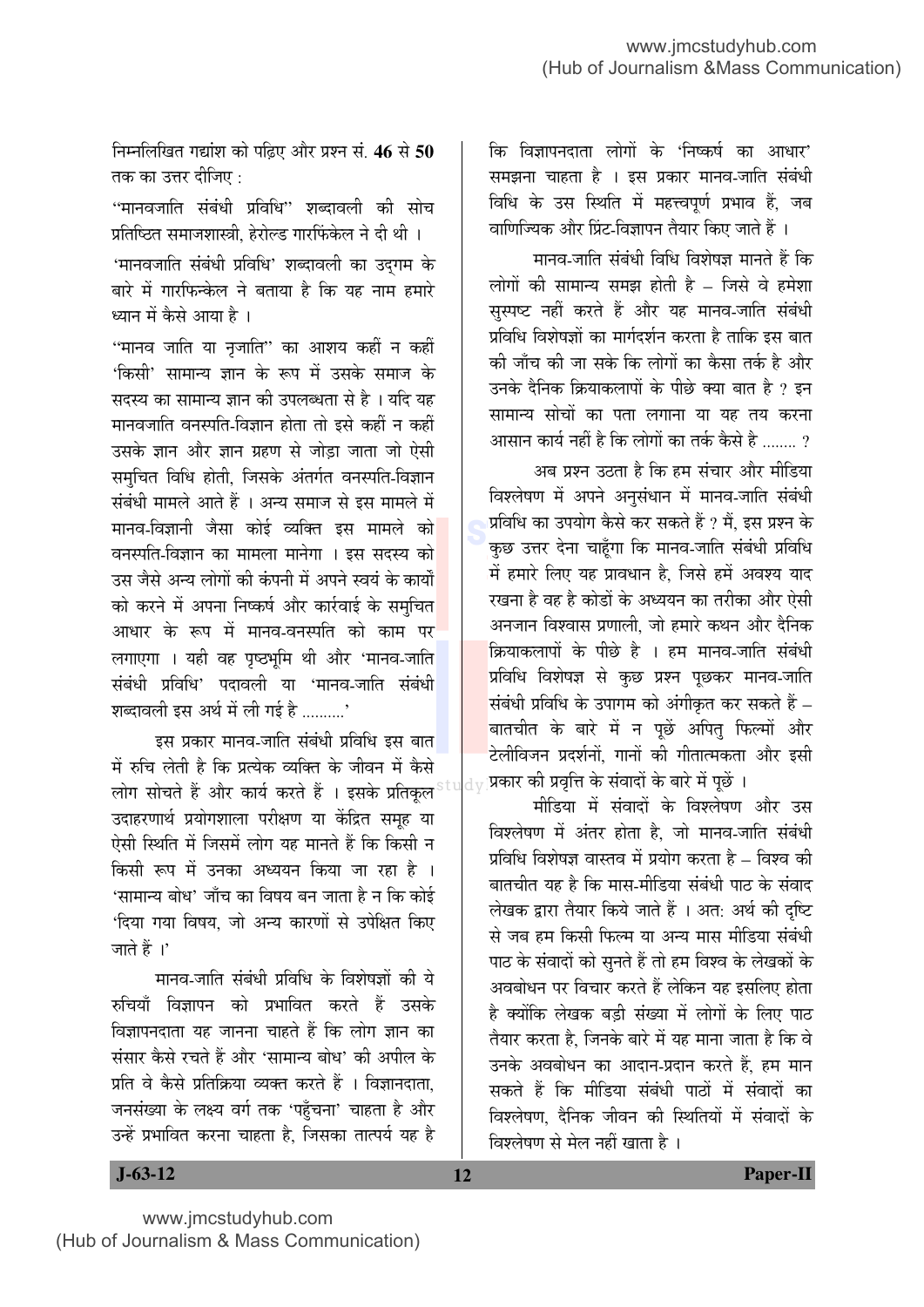- **46.** What is meant by ethnomethodology ?
	- (A) Special sociological research method.
	- (B) Study of a particular group
	- (C) Ways and methods applied to study the common-sense knowledge of a person about the society
	- (D) Study of tribal culture
- **47.** Why do the advertisers show interest in ethnomethodology ?
	- *<u>standi</u>* (A) To have good understanding about ethnic goups.
	- **M** M C CONTEXT (B) To know how people make sense of their surrounding and what influences their decision making.
	- (C) To create a market
	- (D) To make an ad copy
- **48.** What do ethnomethodologists examine ?
	- (A) The activities of people
	- (B) The articulations of people
	- (C) The cultural rules of the society
	- (D) The reasoning process of people and their activities
- **49.** What are the units the ethnomethodologists study in films and TV shows ?
	- (A) Dialogues and lyrics
	- (B) All sounds and music
	- (C) The main conversations
	- (D) The themes and sub-themes
- **ST0.** Why do mediated text and everyday conversation are assumed to be the same ?
	- (A) There is no difference between the real life and television drama.
	- (B) Mass media and reality shown in TV emanate from the same society
	- (C) The perception of the writer about the world and the real life is considered to be the same
	- (D) The perception of the people as assumed and shared by the writer and the reality are the same.

## **Paper-II 13 J-63-12**

studyl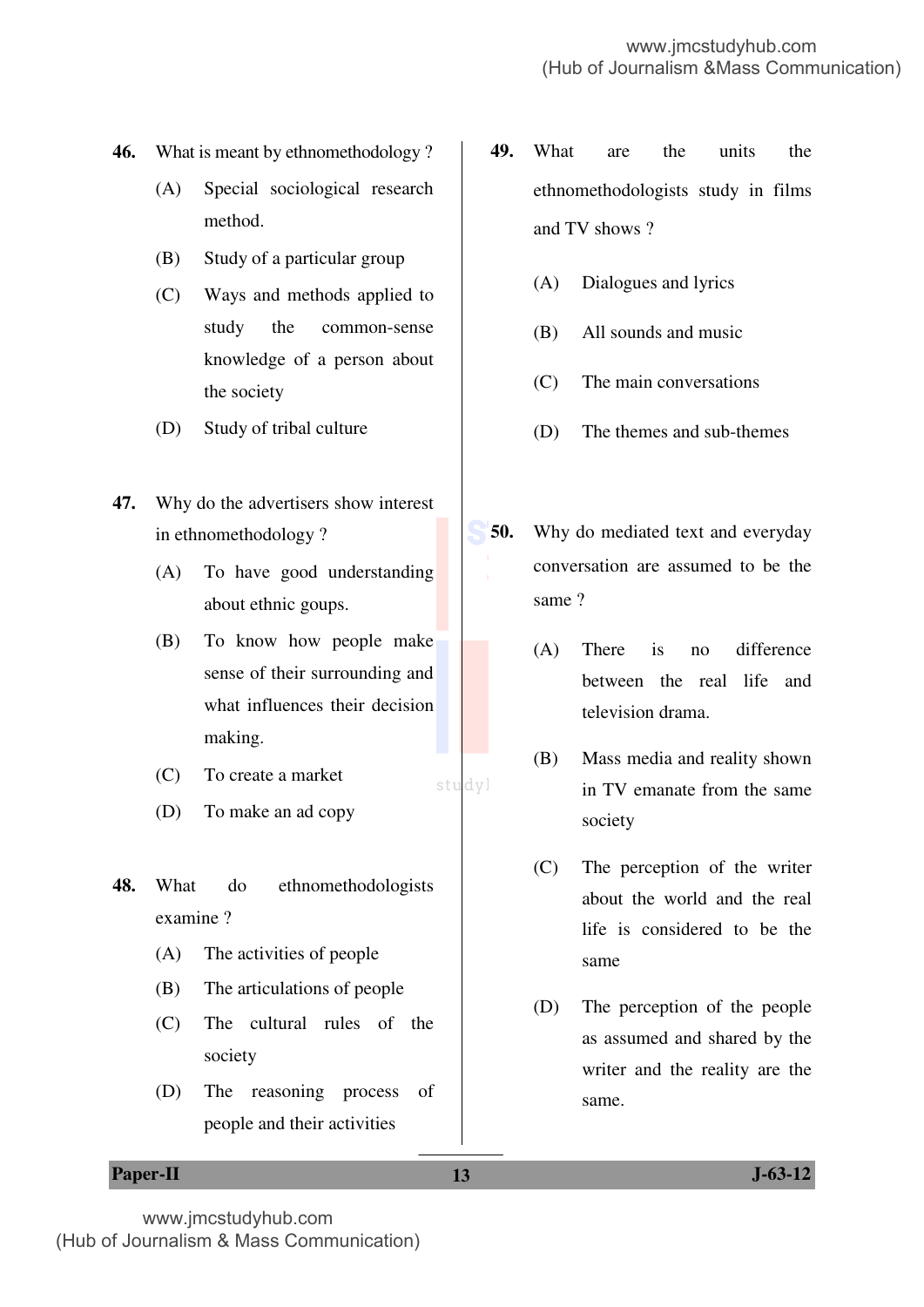- 46. मानवजाति संबंधी प्रविधि से आप क्या समझते हैं ?
	- $(A)$  विशेष समाजशास्त्रीय अनुसंधान प्रविधि
	- (B) समूह विशेष का अध्ययन
	- (C) समाज के बारे में किसी व्यक्ति के सामान्य बोध ज्ञान का अध्ययन करने के लिए प्रयुक्त तौर-तरीके ।
	- (D) आदिवासी संस्कृति का अध्ययन ।
- 47. मानव-जाति संबंधी प्रविधि में विज्ञापनदाता क्यों रुचि लेते हैं ?
	- च्छी सम्<br> (A) जाति समूहों के बारे में अच्छी समझ होना ।
	- मरते हैं और<br>स्त को कौन <mark>(B</mark>  $(B)$  यह जानना कि लोग अपने आस-पास की जानकारी कैसे प्राप्त करते हैं और उनके निर्णय लेने की शक्ति को कौन प्रभावित करता है ?
	- studyl (C) बाजार तैयार करना ।
	- (D) विज्ञापन प्रति तैयार करना ।
- 48. मानव-जाति संबंधी प्रविधि विशेषज्ञ किस बात की जाँच करता है ?
	- $(A)$  लोगों के क्रियाकलाप
	- (B) लोगों की सुस्पष्टता
	- (C) समाज के सांस्कृतिक नियम
	- (D) लोगों की तर्क प्रक्रिया और उनके क्रियाकलाप
- 49. फिल्म और टीवी शो में मानव-जाति संबंधी प्रविधि अध्ययन के युनिट क्या हैं ?
	- $(A)$  संवाद और गीतात्मकता
	- $(B)$  सभी ध्वनि और संगीत
	- (C) मुख्य बातचीत
	- (D) थीम और उप-थीम
- 50. मेडिएटेड पाठ और प्रतिदिन की बातचीत को **S**<br>उसमान क्यों माना जाता है ? **HUBB**<br>**HUBB** 
	- $(A)$  वास्तविक जीवन और टेलीविजन नाटक के बीच कोई अंतर नहीं है ।
	- $(B)$  मास मीडिया और टीवी का रियालिटी शो की संकल्पना एक ही समाज से पैदा हुए हैं ।
	- $(C)$  विश्व के बारे में लेखक का अवबोधन ओर वास्तविक जीवन को समान समझा जाता है ।
	- (D) जैसा माना जाता है, लोगों के अवबोधन लेखक द्वारा आदान-प्रदान किया जाता है । और उनकी वास्तविकता समान है ।

 **J-63-12 14 Paper-II**